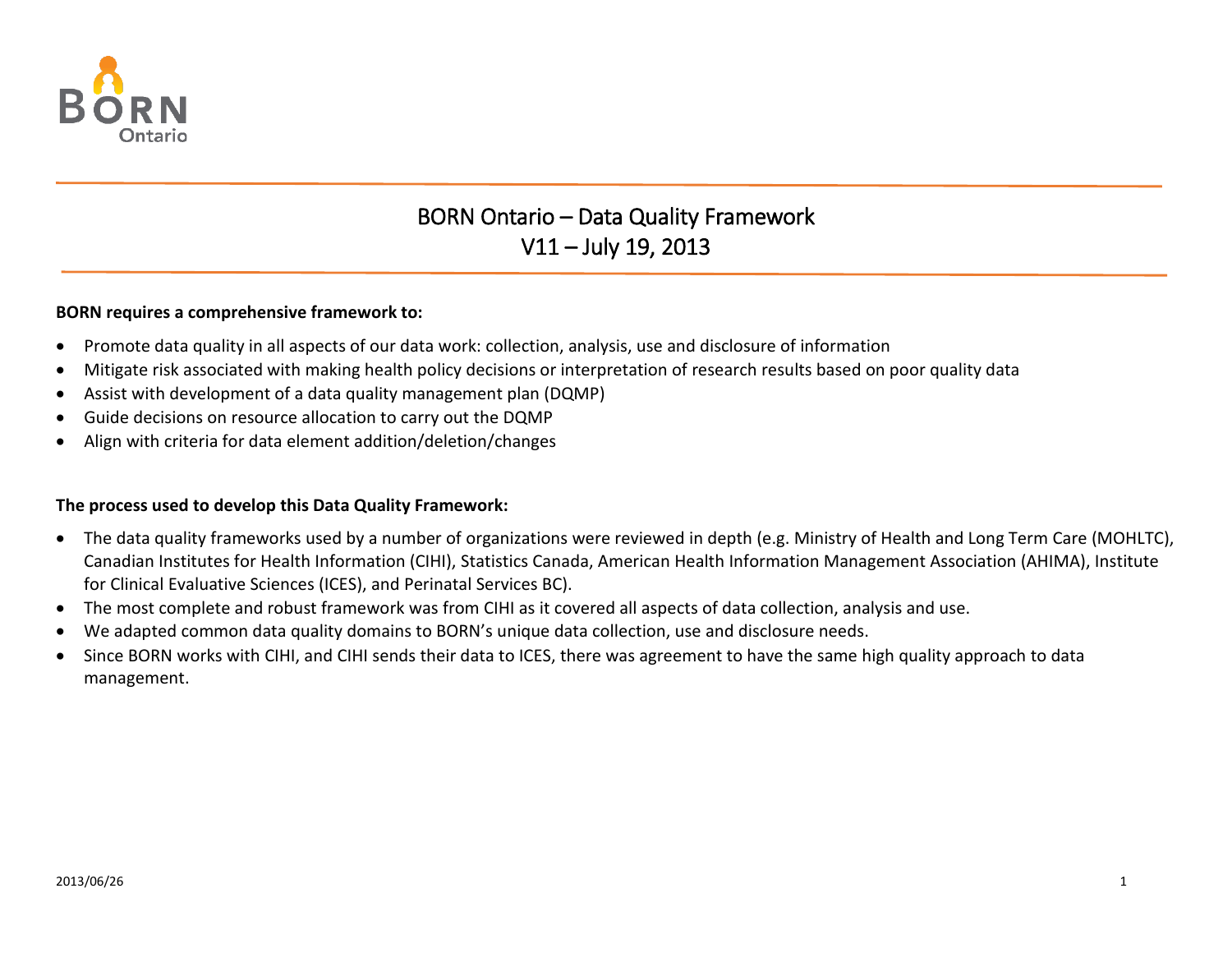**1. TIMELINESS -** Refers to how current the BIS data is at the time of release and whether the data is available to meet user needs within a reasonable time period

| <b>Data Quality</b><br><b>Dimensions</b>                           | <b>Criteria</b>                                                                                                                                                                                                                                 | <b>Implemented BORN Data Quality Processes</b>                                                                                                                                                                                                                                                                                                                                                                                                                                                                                                                                                                                                                   | <b>Potential BORN Data Quality</b><br><b>Processes/Measures</b>                                                                                                                                                                                                                                                                                                                                                      |
|--------------------------------------------------------------------|-------------------------------------------------------------------------------------------------------------------------------------------------------------------------------------------------------------------------------------------------|------------------------------------------------------------------------------------------------------------------------------------------------------------------------------------------------------------------------------------------------------------------------------------------------------------------------------------------------------------------------------------------------------------------------------------------------------------------------------------------------------------------------------------------------------------------------------------------------------------------------------------------------------------------|----------------------------------------------------------------------------------------------------------------------------------------------------------------------------------------------------------------------------------------------------------------------------------------------------------------------------------------------------------------------------------------------------------------------|
| 1a. Data currency<br>(freshness of data at<br>the time of release) | The difference<br>between the date of<br>data capture and the<br>date data is available<br>(time of data entry vs.<br>time data is validated)<br>Data processing<br>activities are<br>reviewed and<br>documented yearly<br>to ensure timeliness | BORN guidelines re: data entry and closure exist (e.g.<br>hospital data entry in near real time with 1 month lag<br>time for acknowledgement; IVF Data is due quarterly<br>with acknowledgement due 3 months later)<br>BORN coordinators monitor data currency<br>BORN coordinators/SMEs review monthly<br>acknowledgement reports and provide feedback and<br>support to stakeholder groups<br>PSO Outstanding Follow-up Information Report has<br>been developed to track PSO follow up data entry<br>that has been started but not submitted<br>NSO DERF Status Report tracks both clinical workflow,<br>and therefore inherently promotes timely data entry. | Data entry time - how close to real time<br>data entry occurs stratified by the<br>different user groups entering data<br>(fertility, hospitals, midwifery, labs)<br>Validation time $-$ data entry to validation/<br>acknowledgment stratified by the<br>different user groups entering data<br>(fertility, hospitals, midwifery, labs)<br>Data holding processing activities are<br>reviewed and documented yearly |
| 1b. Documentation<br><b>Currency</b>                               | Data quality<br>documentation is<br>available for data<br>requests or at the<br>time reports are<br>released                                                                                                                                    | Critical appraisal of the quality of the data is included<br>in all published reports (overall, as well as specific to<br>the indicators included in the report)<br>As new data elements are added to the BIS auto-<br>updates are created in the online data dictionary                                                                                                                                                                                                                                                                                                                                                                                         | Annual data quality reports are available                                                                                                                                                                                                                                                                                                                                                                            |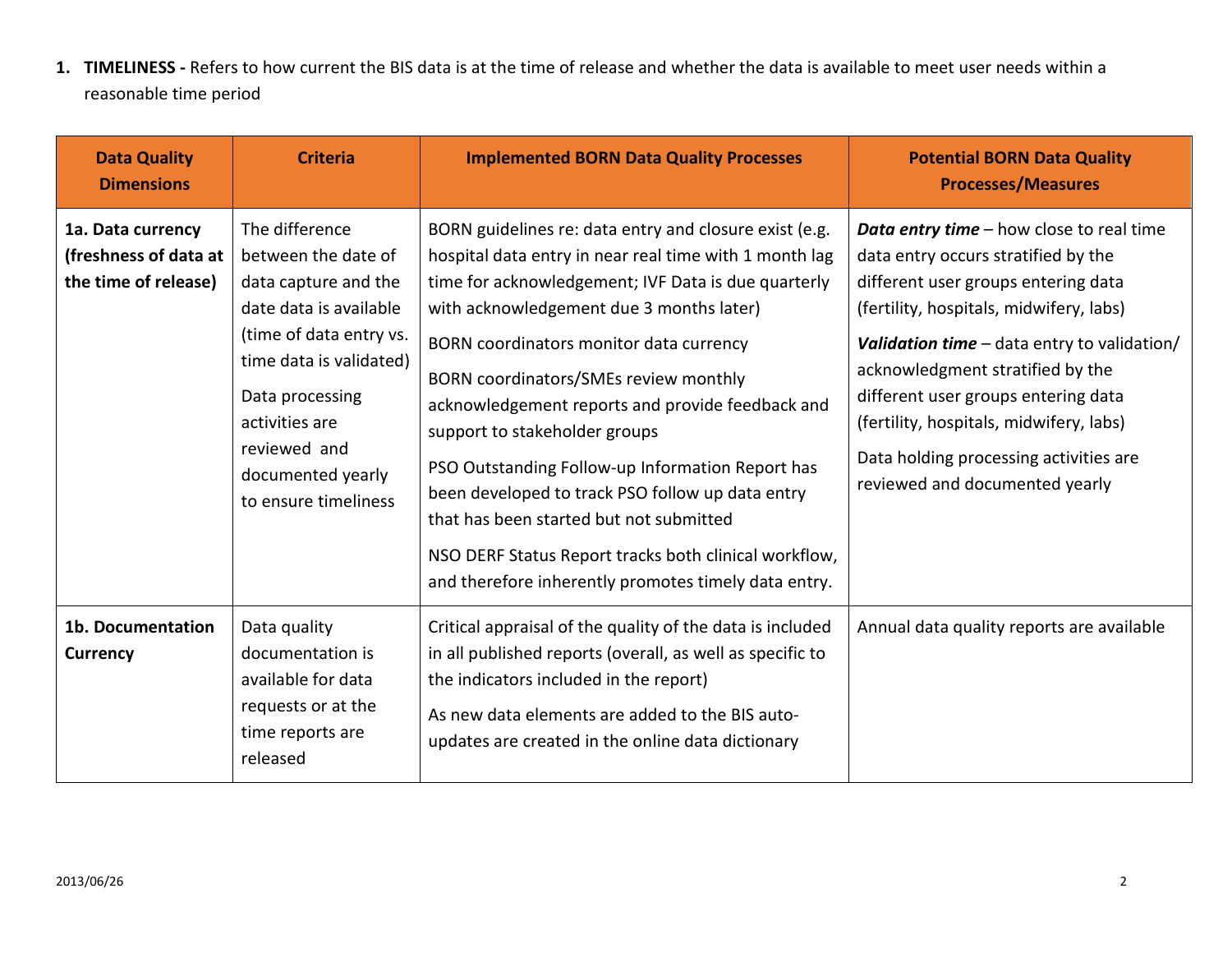**2. ACCURACY (VALIDITY) -** How well information within or derived from the BIS reflects the reality it was designed to measure.

| <b>Data Quality</b><br><b>Dimensions</b>                                 | <b>Criteria</b>                                                                                                                                                                                                                                                                                                                                                                                                                                                                                                                                                                                                                                                                                                                                                                                                                    | <b>Implemented BORN Data Quality</b><br><b>Processes</b>                                                                                                                                                                                                                                                                                                                                                                                                                        | <b>Potential BORN Data</b><br><b>Quality</b><br><b>Processes/Measures</b>                                                                                                                                                                                                            |
|--------------------------------------------------------------------------|------------------------------------------------------------------------------------------------------------------------------------------------------------------------------------------------------------------------------------------------------------------------------------------------------------------------------------------------------------------------------------------------------------------------------------------------------------------------------------------------------------------------------------------------------------------------------------------------------------------------------------------------------------------------------------------------------------------------------------------------------------------------------------------------------------------------------------|---------------------------------------------------------------------------------------------------------------------------------------------------------------------------------------------------------------------------------------------------------------------------------------------------------------------------------------------------------------------------------------------------------------------------------------------------------------------------------|--------------------------------------------------------------------------------------------------------------------------------------------------------------------------------------------------------------------------------------------------------------------------------------|
| 2a.<br><b>Comprehensiveness</b><br>(coverage; capture<br>and collection) | i. Coverage: under or over coverage<br>Under or over coverage occurs when there is a<br>difference between the population of interest and<br>the population of reference<br>The <i>population of interest</i> is the group of units for<br>which information is wanted (e.g. all hospitals in<br>Ontario, all midwifery practices, all PS labs, all IVF<br>clinics, etc.)<br>The <i>population of reference</i> (the one for which the<br>statements are made) is explicitly stated in all<br>reports<br>Efforts are made to close the gap between the<br>population of reference and the population of<br>interest<br>The rate of under- or over-coverage falls into one<br>of the predefined categories:<br>$\blacksquare$ None or minimal (<1%)<br>■ Moderate (1%-3%)<br>Significant (>3%)<br>Unknown (could not be determined) | Partner groups/organizations<br>contributing data to the BIS are listed<br>on the BORN website and included in<br>all reports and communications (all<br>hospitals providing labour and birth<br>services, midwifery groups, NSO, PSO,<br>ART)<br>Reference population is defined in all<br>reports (whether data is for a specific<br>cohort / population, geographic<br>region etc).<br>Coordinators work with sites/groups<br>with data issues to assist them as<br>required | Data Quality Report will<br>document:<br>Coverage<br>$\bullet$<br>Particular issues in<br>complete capture of the<br>data<br>Annual rate of under- or<br>over-coverage<br><b>BORN will monitor data</b><br>requests that were not able<br>to be executed due to<br>coverage concerns |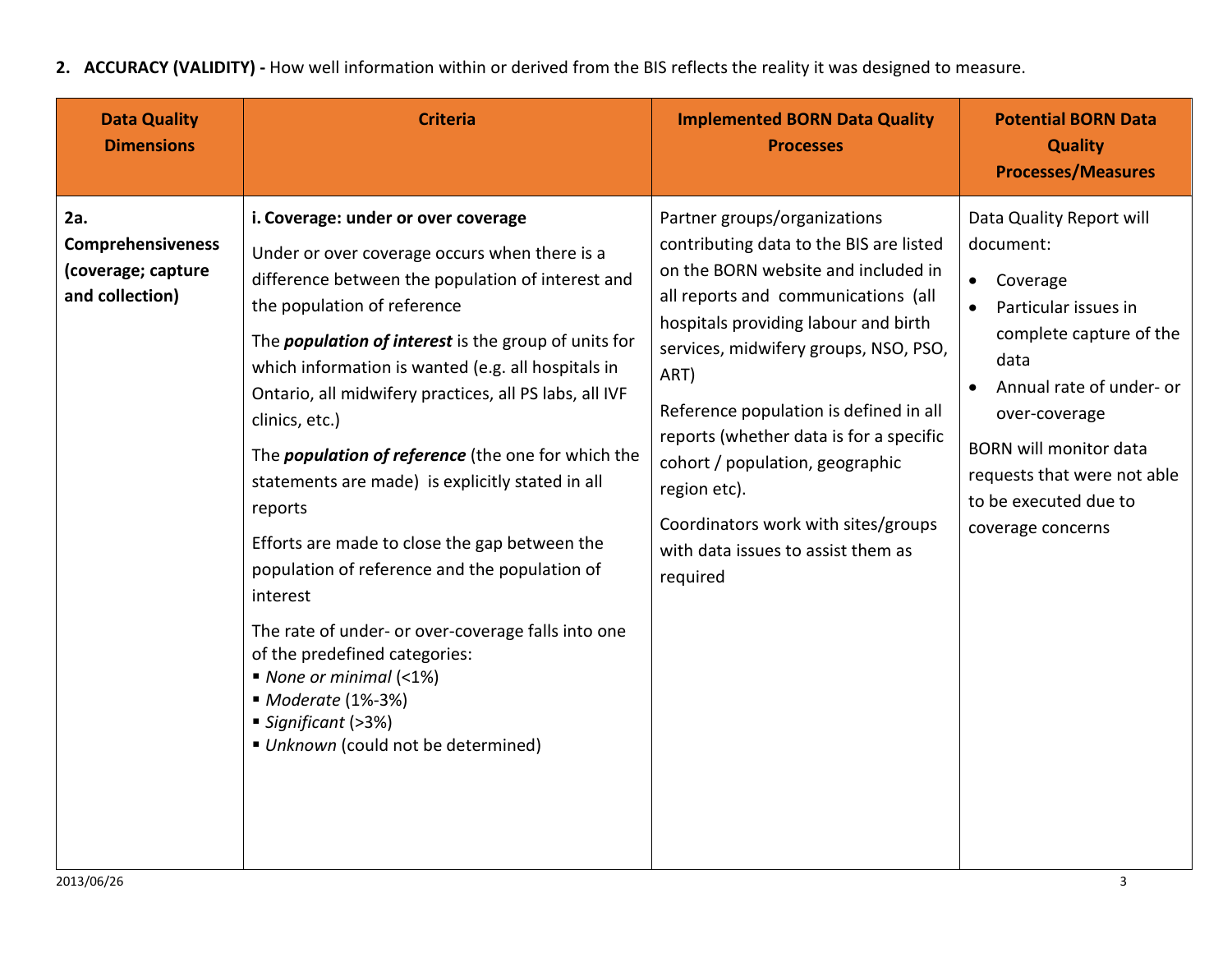| <b>Data Quality</b><br><b>Dimensions</b> | <b>Criteria</b>                                                                                                                                                     | <b>Implemented BORN Data Quality</b><br><b>Processes</b>                                                                                                                                                                                                                                                                                                                                                                                                                        | <b>Potential BORN Data</b><br><b>Quality</b><br><b>Processes/Measures</b>                                                                                                                                                                                                                                           |
|------------------------------------------|---------------------------------------------------------------------------------------------------------------------------------------------------------------------|---------------------------------------------------------------------------------------------------------------------------------------------------------------------------------------------------------------------------------------------------------------------------------------------------------------------------------------------------------------------------------------------------------------------------------------------------------------------------------|---------------------------------------------------------------------------------------------------------------------------------------------------------------------------------------------------------------------------------------------------------------------------------------------------------------------|
|                                          | The dataset has been validated by comparison with<br>external and independent sources<br>NOTE: There is no other mechanism to validate IVF<br>Clinic data in Canada | Yearly comparison of number of live<br>birth and stillbirth records in the BIS<br>compared to CIHI datasets                                                                                                                                                                                                                                                                                                                                                                     | Validate BIS data with CIHI<br>data (e.g. live births, still<br>births counts) (July 2013).<br>Assess and evaluate<br>discrepancies identified and<br>target problematic sites as<br>necessary<br>Yearly comparison of<br>neonatal deaths once<br>mechanism in place to<br>capture this data from all<br>NICU/SCNs. |
|                                          | ii.<br><b>Capture and collection</b><br>BORN Practices that minimize response burden are<br>documented                                                              | BORN goal - 100% capture of all births<br>in Ontario, all IVF cycles, all NICU/SCN<br>admissions, all prenatal and newborn<br>screens, and short-term follow-up<br>completed.<br>BORN acknowledges response burden<br>with voluntary participation and data<br>entry. BIS is designed to reduce<br>response burden (e.g. auto-<br>calculation, pre-population,<br>conditional and optional fields).<br>BORN advocates for organizations to<br>implement best practices for data | Report on BORN practices<br>implemented to minimize<br>response burden<br>BORN will assess the impact<br>of different models of data<br>entry against data quality                                                                                                                                                  |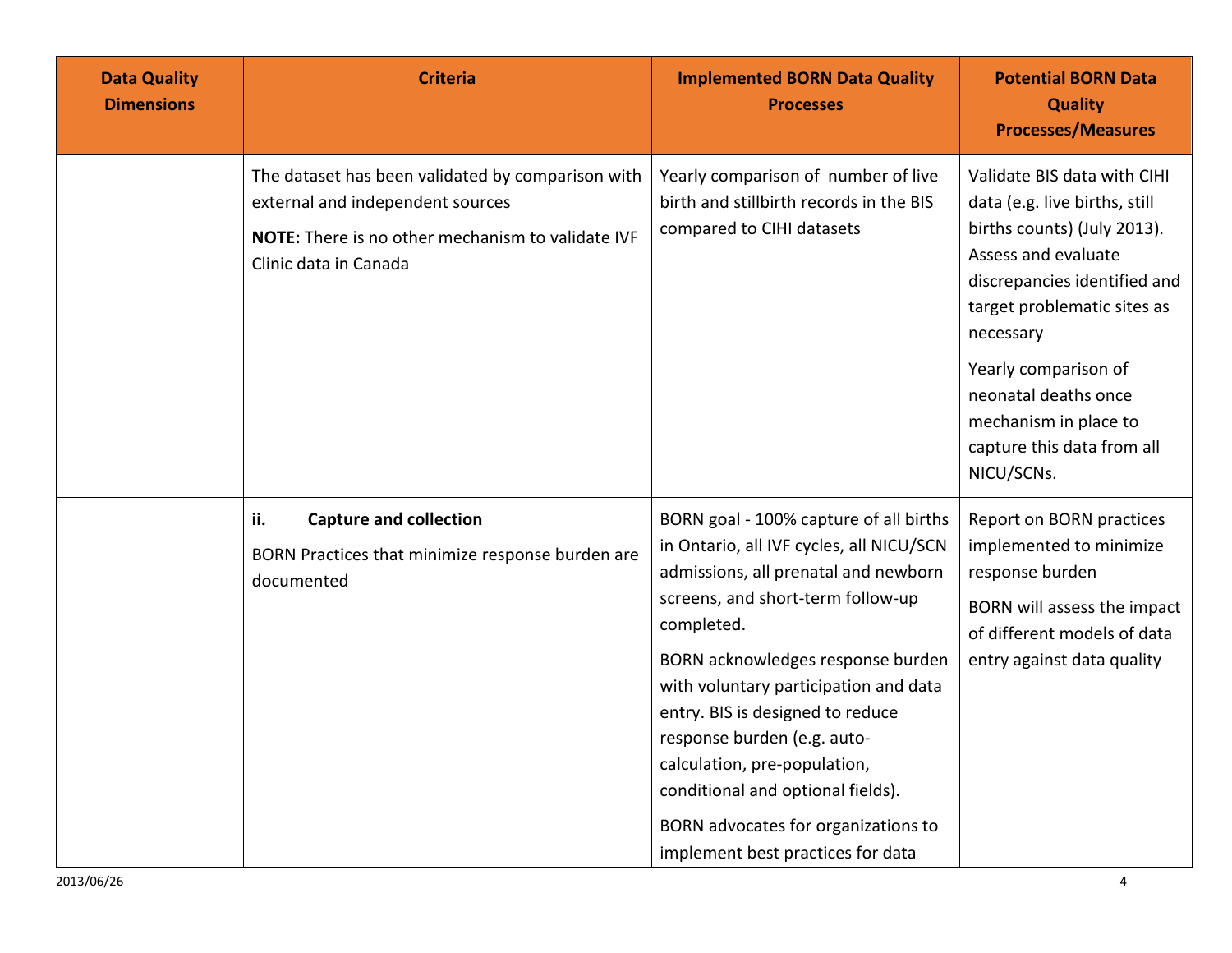| <b>Data Quality</b><br><b>Dimensions</b> | <b>Criteria</b>                                                                                                                                                                                                                                                                                                                                        | <b>Implemented BORN Data Quality</b><br><b>Processes</b>                                                                                                                                                                                                                                                                                                                                                                                                                                                                                                                                                                                        | <b>Potential BORN Data</b><br><b>Quality</b><br><b>Processes/Measures</b>                                                                                                                                                                                                      |
|------------------------------------------|--------------------------------------------------------------------------------------------------------------------------------------------------------------------------------------------------------------------------------------------------------------------------------------------------------------------------------------------------------|-------------------------------------------------------------------------------------------------------------------------------------------------------------------------------------------------------------------------------------------------------------------------------------------------------------------------------------------------------------------------------------------------------------------------------------------------------------------------------------------------------------------------------------------------------------------------------------------------------------------------------------------------|--------------------------------------------------------------------------------------------------------------------------------------------------------------------------------------------------------------------------------------------------------------------------------|
|                                          |                                                                                                                                                                                                                                                                                                                                                        | entry to increase automation and<br>reduce duplication<br><b>BORN Coordinators assess response</b><br>burden and provide support to reduce<br>the burden                                                                                                                                                                                                                                                                                                                                                                                                                                                                                        |                                                                                                                                                                                                                                                                                |
|                                          | Practices exist that encourage cooperation for data<br>submission and give support to data providers<br>(e.g. stressing the importance of participation, the<br>assurance of confidentiality, the provision of value-<br>added utilities for cooperation such as robust<br>reporting environment, publications, training, and<br>specialized reports). | Robust reporting environment allows<br>users access to their data in real-time<br><b>BORN Communications used to</b><br>encourage participation and<br>readership (e.g. webinars, BORN<br><b>Bulletins</b> )<br>Privacy policies and procedures<br>developed to address confidentiality<br>issues (e.g. privacy training for all<br>staff) and participation agreements<br>established where needed.<br>BORN Coordinators provide feedback,<br>support, education sessions and<br>training (data entry, data quality<br>reports, clinical reports, dashboards)<br>Helpdesk support for data entry<br>personnel for prompt response to<br>issues | Participant survey to<br>determine whether the<br>practices in place to<br>encourage cooperation for<br>data submission are<br>useful/helpful and to assess<br>user support needs<br>Assessment of calls to<br>Helpdesk to evaluate<br>support required and user<br>experience |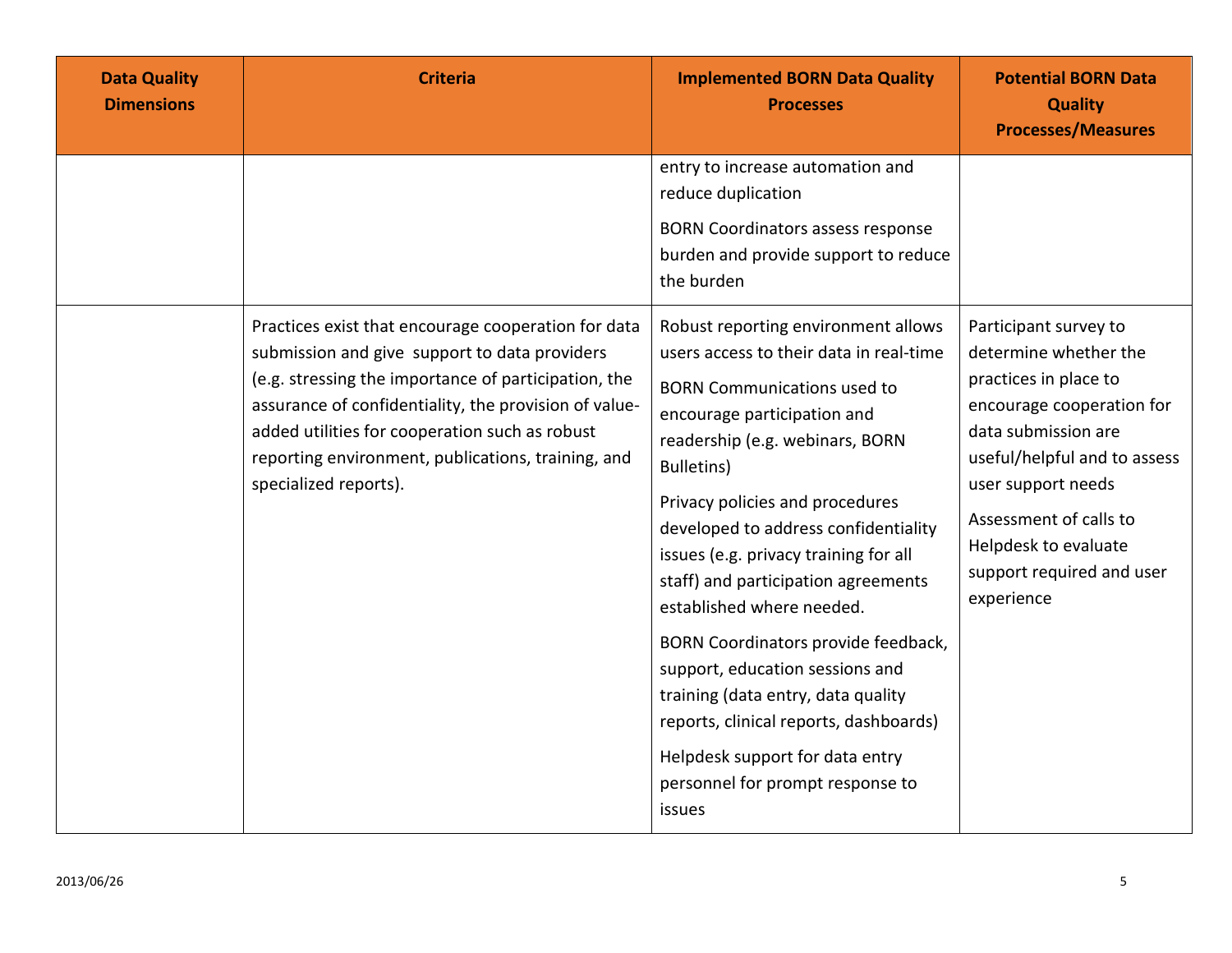| <b>Data Quality</b><br><b>Dimensions</b> | <b>Criteria</b>                                                                       | <b>Implemented BORN Data Quality</b><br><b>Processes</b>                                                                                                                                                                                                                                                                                                                                                                                                                                                                                                                                                                                                                    | <b>Potential BORN Data</b><br><b>Quality</b><br><b>Processes/Measures</b>                                                                                                                                                                                                                                                                                                                                                                                                                                                                                                                                 |
|------------------------------------------|---------------------------------------------------------------------------------------|-----------------------------------------------------------------------------------------------------------------------------------------------------------------------------------------------------------------------------------------------------------------------------------------------------------------------------------------------------------------------------------------------------------------------------------------------------------------------------------------------------------------------------------------------------------------------------------------------------------------------------------------------------------------------------|-----------------------------------------------------------------------------------------------------------------------------------------------------------------------------------------------------------------------------------------------------------------------------------------------------------------------------------------------------------------------------------------------------------------------------------------------------------------------------------------------------------------------------------------------------------------------------------------------------------|
|                                          |                                                                                       | BORN creates opportunities for users<br>to provide online feedback in as many<br>places as is feasible<br>Super-users available at each site for<br>training and support                                                                                                                                                                                                                                                                                                                                                                                                                                                                                                    |                                                                                                                                                                                                                                                                                                                                                                                                                                                                                                                                                                                                           |
|                                          | Data-capture quality control measures exist and<br>are implemented by data providers. | Data-capture quality control<br>measures currently implemented in<br>the BIS include:<br>Point of entry validation<br>Mandatory data elements and data<br>validation rules have been<br>implemented to ensure data is<br>complete and logical (e.g. labour and<br>birth or postpartum complication<br>cannot be "None" if maternal<br>outcome = is "Transfer to ICU/CCU"<br>Automated algorithm applied to all<br>records to ensure the health card<br>number (i.e. OHIP) is the appropriate<br>length and format<br><b>Consistency edit checks</b><br>Verifying an intervention that can only<br>be one type of answer (i.e. no Birth<br>Child encounter created without a | Validate health record data<br>with data in BIS through re-<br>abstraction studies:<br>Critical data elements<br>$\bullet$<br>important for every<br>encounter (e.g. EDB,<br>infant DOB, BW, GA)<br>(July, 2013)<br>1 year after<br>$\bullet$<br>implementation of a<br>new encounter<br>1-2 encounters / year<br>$\bullet$<br>thereafter (for selected<br>data elements) (starting<br>July, 2014)<br>Seek user feedback (e.g. via<br>interviews and focus<br>groups) within the $1st$<br>quarter of a new encounter<br>being added to the BIS to<br>validate the data being<br>entered and identify data |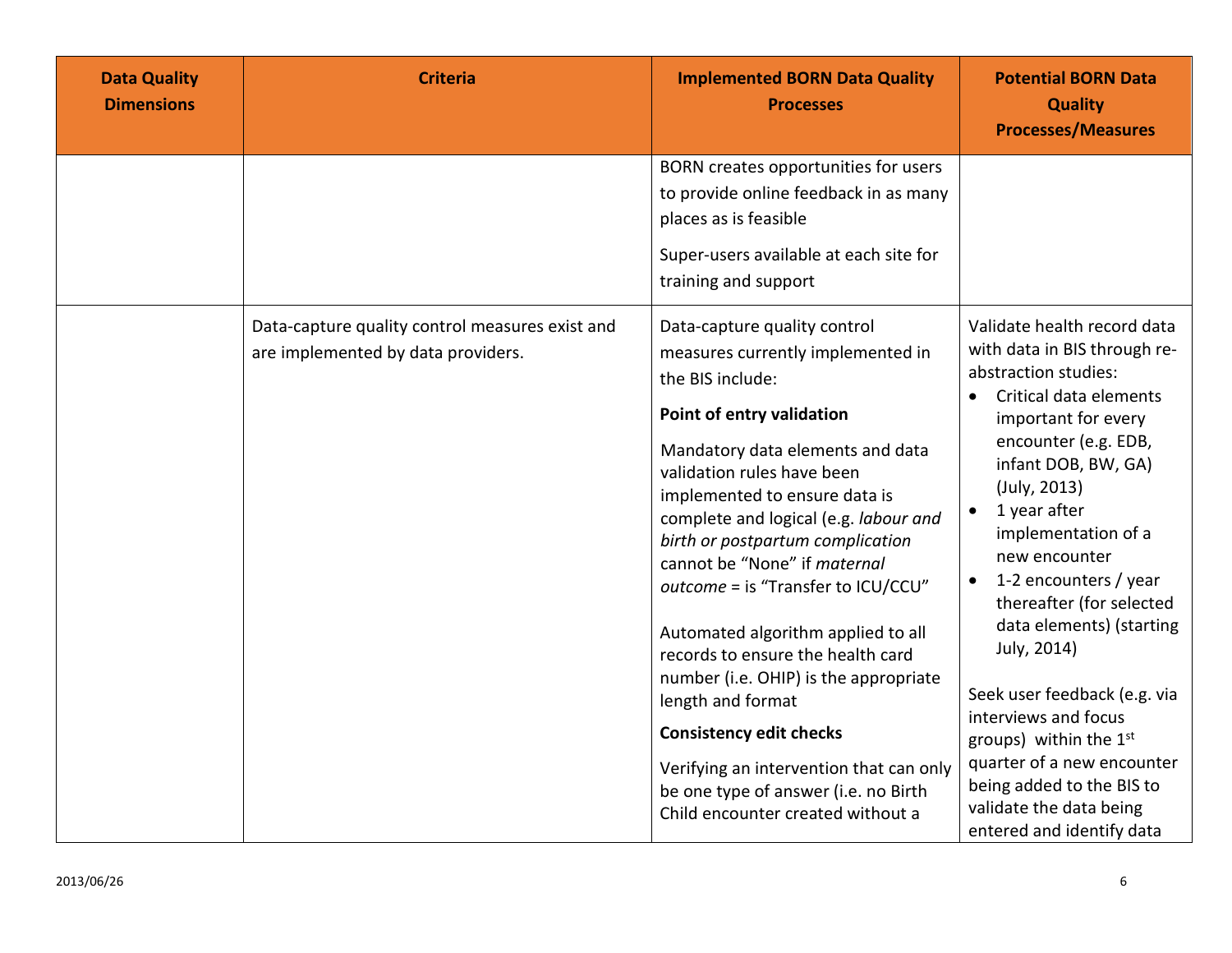| <b>Data Quality</b><br><b>Dimensions</b>                                                      | <b>Criteria</b>                                                                                                                                                                                                                                                                                                                       | <b>Implemented BORN Data Quality</b><br><b>Processes</b>                                                                                                                                                                                                                                                                                                                                                                                                                                                                          | <b>Potential BORN Data</b><br><b>Quality</b><br><b>Processes/Measures</b>                                                                                                                                                                                                                                                                                                                                 |
|-----------------------------------------------------------------------------------------------|---------------------------------------------------------------------------------------------------------------------------------------------------------------------------------------------------------------------------------------------------------------------------------------------------------------------------------------|-----------------------------------------------------------------------------------------------------------------------------------------------------------------------------------------------------------------------------------------------------------------------------------------------------------------------------------------------------------------------------------------------------------------------------------------------------------------------------------------------------------------------------------|-----------------------------------------------------------------------------------------------------------------------------------------------------------------------------------------------------------------------------------------------------------------------------------------------------------------------------------------------------------------------------------------------------------|
|                                                                                               |                                                                                                                                                                                                                                                                                                                                       | birth OR no VBAC without a prior<br>cesarean)<br><b>Dual capture</b><br>Double entry of a variable (birth<br>weight and gestational age)<br>Duplicate IVF cycle report available<br><b>Reconciliation process in place</b><br>(missing or incomplete records)<br><b>Reconciliation Reports: for</b><br>verification<br>Incomplete Record Reports<br><b>Missing Data Element Reports</b><br>NSO Data Review $-$ a thorough<br>review of each newborn screening<br>short-term follow-up record is<br>completed by a clinical expert | quality issues (e.g. CARTR+<br>data May 2013)<br>Validate BORN data with<br>CIHI data (e.g. live births,<br>still births counts) (July<br>2013)<br>Audit frequency of full<br>continuum (versus<br>encounters) submitted<br>Develop tools to support<br>best practice in EMR upload<br>mapping from source<br>systems to BORN<br><b>Encourage Year-End</b><br>Reconciliation for data<br>collection sites |
| 2b. Completeness -<br><b>Missing Data</b><br>(stakeholder group<br>and item non-<br>response) | i. Stakeholder group non-response<br>Non-response occurs when responses for entire<br>units (organizations, regions, practice groups, labs)<br>are missing. The magnitude of stakeholder group<br>non-response falls into one of the predetermined<br>categories<br>- None or minimal (<2%)<br>Moderate (2-10%)<br>Significant (>10%) | BORN Goal - 100% participation (all<br>maternal/newborn hospitals, MPG,<br>NSO, PSO clinics in Ontario and all IVF<br>Clinics in Canada)<br>Track the number of stakeholder<br>groups entering data over time<br><b>BORN Coordinators and SME support:</b><br>Regular follow-up with all hospitals,                                                                                                                                                                                                                               | Rate and report on the<br>magnitude of unit non-<br>response<br>PSO labs upload data<br>weekly. The date range of<br>exported data files need to<br>be defined each time a file<br>is exported. Potential error                                                                                                                                                                                           |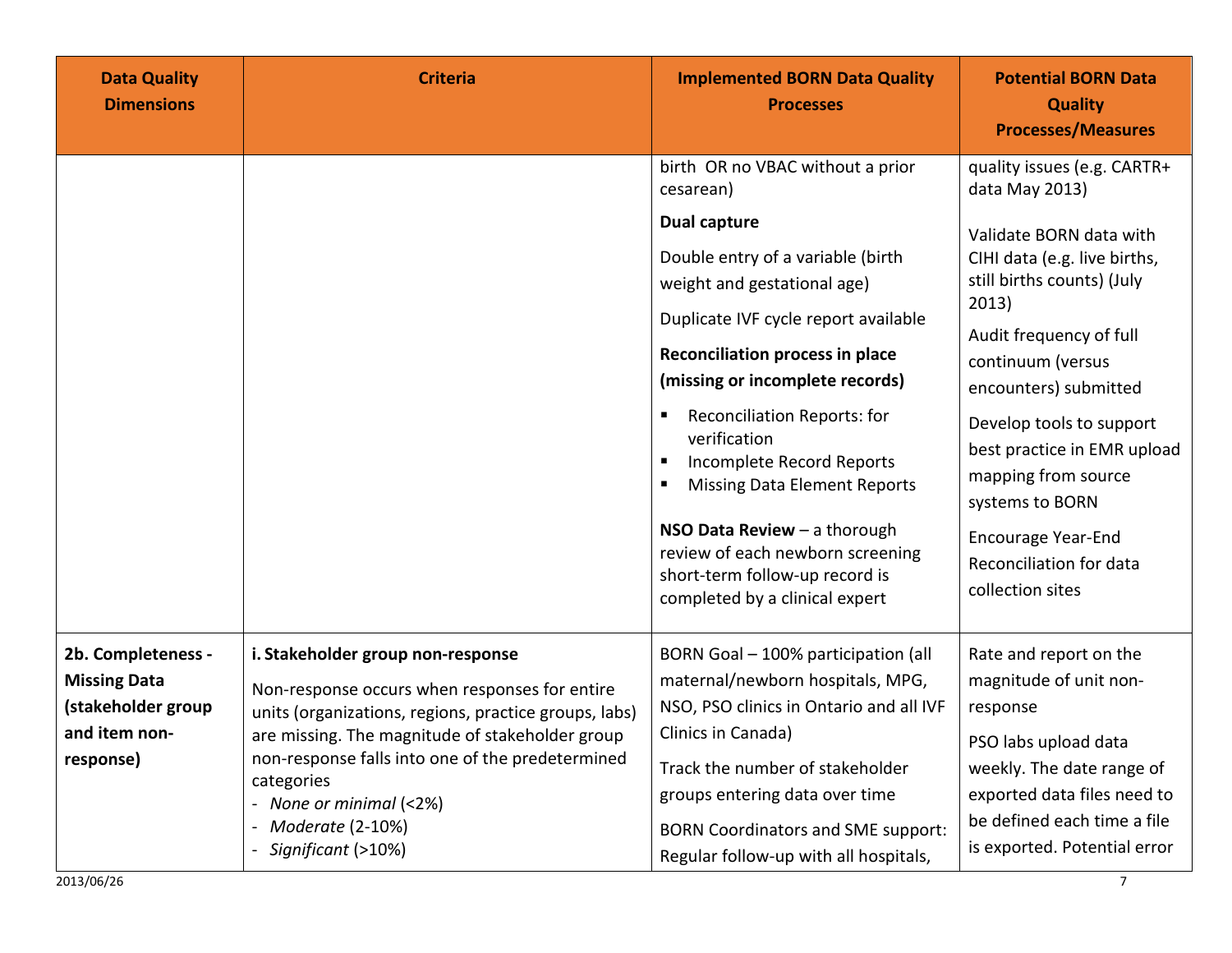| <b>Data Quality</b><br><b>Dimensions</b> | <b>Criteria</b>                                                                                                                                                                                                                                                                                                                            | <b>Implemented BORN Data Quality</b><br><b>Processes</b>                                                                                                                                                                                                                                                                                                                                                                                                                                                                 | <b>Potential BORN Data</b><br><b>Quality</b><br><b>Processes/Measures</b>                                                                                                                                                                                |
|------------------------------------------|--------------------------------------------------------------------------------------------------------------------------------------------------------------------------------------------------------------------------------------------------------------------------------------------------------------------------------------------|--------------------------------------------------------------------------------------------------------------------------------------------------------------------------------------------------------------------------------------------------------------------------------------------------------------------------------------------------------------------------------------------------------------------------------------------------------------------------------------------------------------------------|----------------------------------------------------------------------------------------------------------------------------------------------------------------------------------------------------------------------------------------------------------|
|                                          |                                                                                                                                                                                                                                                                                                                                            | IVF clinics, midwifery practices,<br>genetics centers, and labs. A Data<br><b>Quality Management Tracking Tool</b><br>has been implemented.<br>Communication (education and<br>training sessions, abstract manuals,<br>Data Dictionary) with data providers<br>about issues, missing data, and any<br>data entry problems identified                                                                                                                                                                                     | in specifying the date range<br>can cause missing data (e.g.<br>one day of data is missing<br>because a start date of April<br>16 is entered instead of<br>April 15). Work with<br>Dapasoft to develop a<br>mechanism to identify<br>these missing data. |
|                                          | ii.<br>Item non-response<br>Item non-response will be identified for core data<br>elements needed for data analyses (e.g. birth<br>weight, gestational age, location of birth)<br>The magnitude of item non-response falls into one<br>of the predetermined categories:<br>- Reported (0-10%)<br>Caution (10-30%)<br>- Not reported (>30%) | Missing data reports available within<br>the BIS. BORN guideline - if >30%<br>missing data indicator will not be<br>reported<br>Validation rules in the BIS require<br>entry of mandatory values before<br>submission Mandatory data<br>elements and data validation rules<br>have been implemented to ensure<br>data is complete and logical (e.g.<br>labour and birth or postpartum<br>complication cannot be "None" if<br>maternal outcome = is "Transfer to<br>ICU/CCU"<br><b>BORN Coordinators provide support:</b> | Yearly report of missing<br>data for selected data<br>elements and MND KPIs<br>Trend missing data rates<br>Develop criteria for lab data<br>values versus clinical data<br>values                                                                        |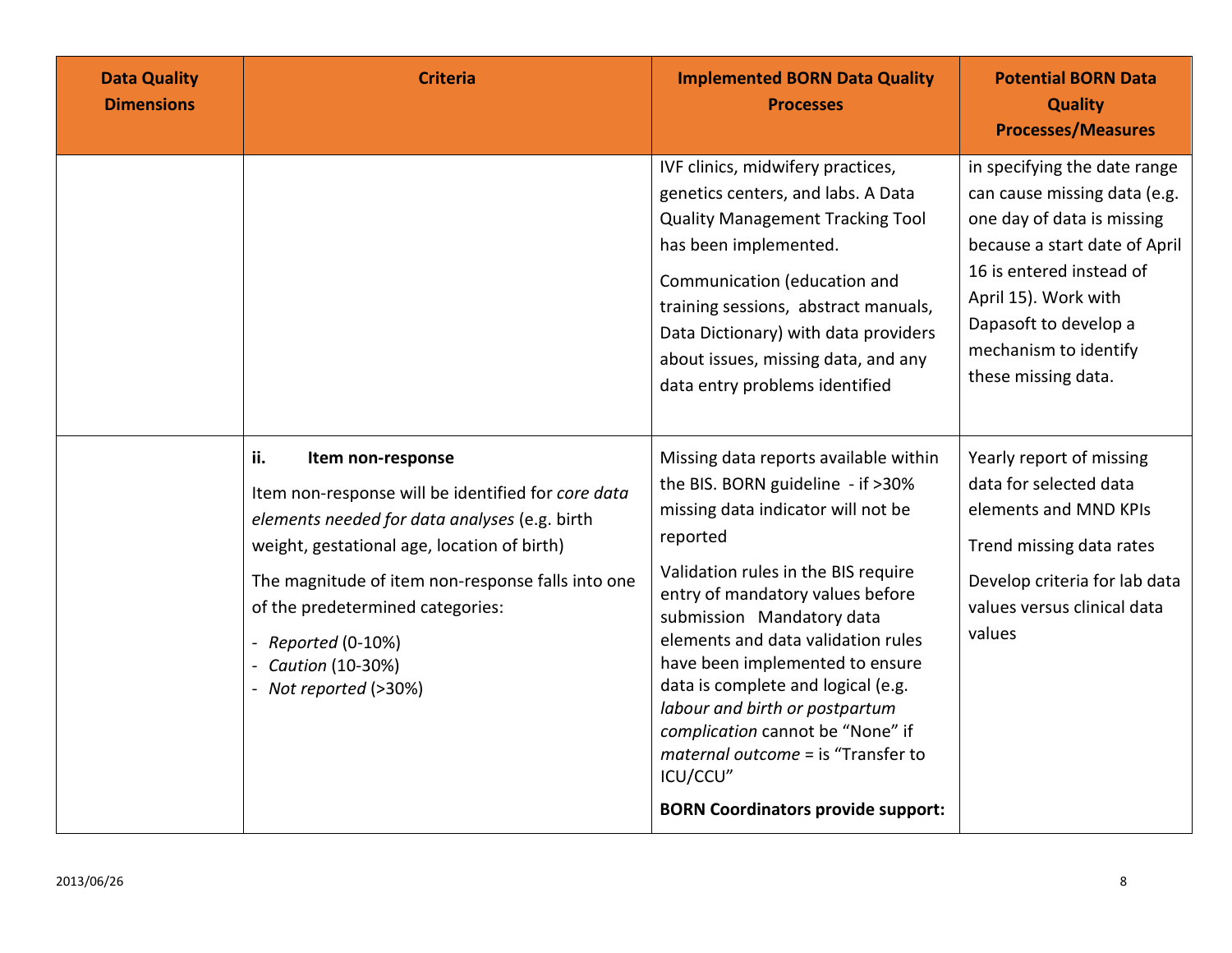| <b>Data Quality</b><br><b>Dimensions</b>                                                                       | <b>Criteria</b>                                                                                                                                                                                                                                                                                                                                                                                                                                                                                                                                                                                                                     | <b>Implemented BORN Data Quality</b><br><b>Processes</b>                                                                                                                                                                                                                                                                                                                                                                                                                                          | <b>Potential BORN Data</b><br><b>Quality</b><br><b>Processes/Measures</b>                                                                                                                                                                                                                                                                                                                                                                                                                                                                                  |
|----------------------------------------------------------------------------------------------------------------|-------------------------------------------------------------------------------------------------------------------------------------------------------------------------------------------------------------------------------------------------------------------------------------------------------------------------------------------------------------------------------------------------------------------------------------------------------------------------------------------------------------------------------------------------------------------------------------------------------------------------------------|---------------------------------------------------------------------------------------------------------------------------------------------------------------------------------------------------------------------------------------------------------------------------------------------------------------------------------------------------------------------------------------------------------------------------------------------------------------------------------------------------|------------------------------------------------------------------------------------------------------------------------------------------------------------------------------------------------------------------------------------------------------------------------------------------------------------------------------------------------------------------------------------------------------------------------------------------------------------------------------------------------------------------------------------------------------------|
|                                                                                                                |                                                                                                                                                                                                                                                                                                                                                                                                                                                                                                                                                                                                                                     | Follow-up with all hospitals, IVF<br>clinics, midwifery practices, labs<br>Communication (education sessions,<br>training, abstract manuals, Data<br>Dictionary) with data providers about<br>issues, missing data, and any data<br>entry problems identified                                                                                                                                                                                                                                     |                                                                                                                                                                                                                                                                                                                                                                                                                                                                                                                                                            |
| 2c. Precision<br>(measurement error;<br>processing, editing<br>and estimation;<br>technical<br>specifications) | i. Measurement error<br>Error caused when a data element is coded or<br>entered incorrectly.<br>Causes: unclear definitions, lack of training causing<br>numerous interpretations and variability of<br>responses for subjective entries, over-editing of<br>the data, weaknesses or mistakes in data upload<br>specifications, poor mapping between data in EMR<br>and data element/pick-list value in BORN,<br>keystroke error.<br>The level of measurement error falls into one of<br>the predetermined categories:<br>Percent agreement:<br>Significant (<90%)<br>Moderate (95-90%)<br>٠<br>None or minimal (>95%)<br>$\bullet$ | Historical - Niday Quality Audit was<br>completed for selected variables in<br>2009 (Dunn et al., 2011)<br>Current supports:<br>Implementation of automated<br>procedures that are fully tested and<br>reviewed as part of the BIS<br>Need for good documentation<br>stressed with users<br>Training provided for all data entry<br>personnel provided to help reduce<br>measurement error<br>Field level (hover over definition for<br>each data element) help is used to<br>clarify definitions | Validate health record data<br>with data in BIS through re-<br>abstraction studies to<br>evaluate measurement<br>error (e.g. coding error,<br>incomplete data, evidence<br>of processing errors,<br>erroneous inclusions,<br>duplications):<br>Critical data elements<br>$\bullet$<br>important for every<br>encounter (e.g. EDB,<br>infant DOB, BW, GA)<br>(July, 2013)<br>1 year after<br>$\bullet$<br>implementation of a<br>new encounter<br>1-2 encounters / year<br>$\bullet$<br>thereafter (for selected<br>data elements) (starting<br>July, 2014) |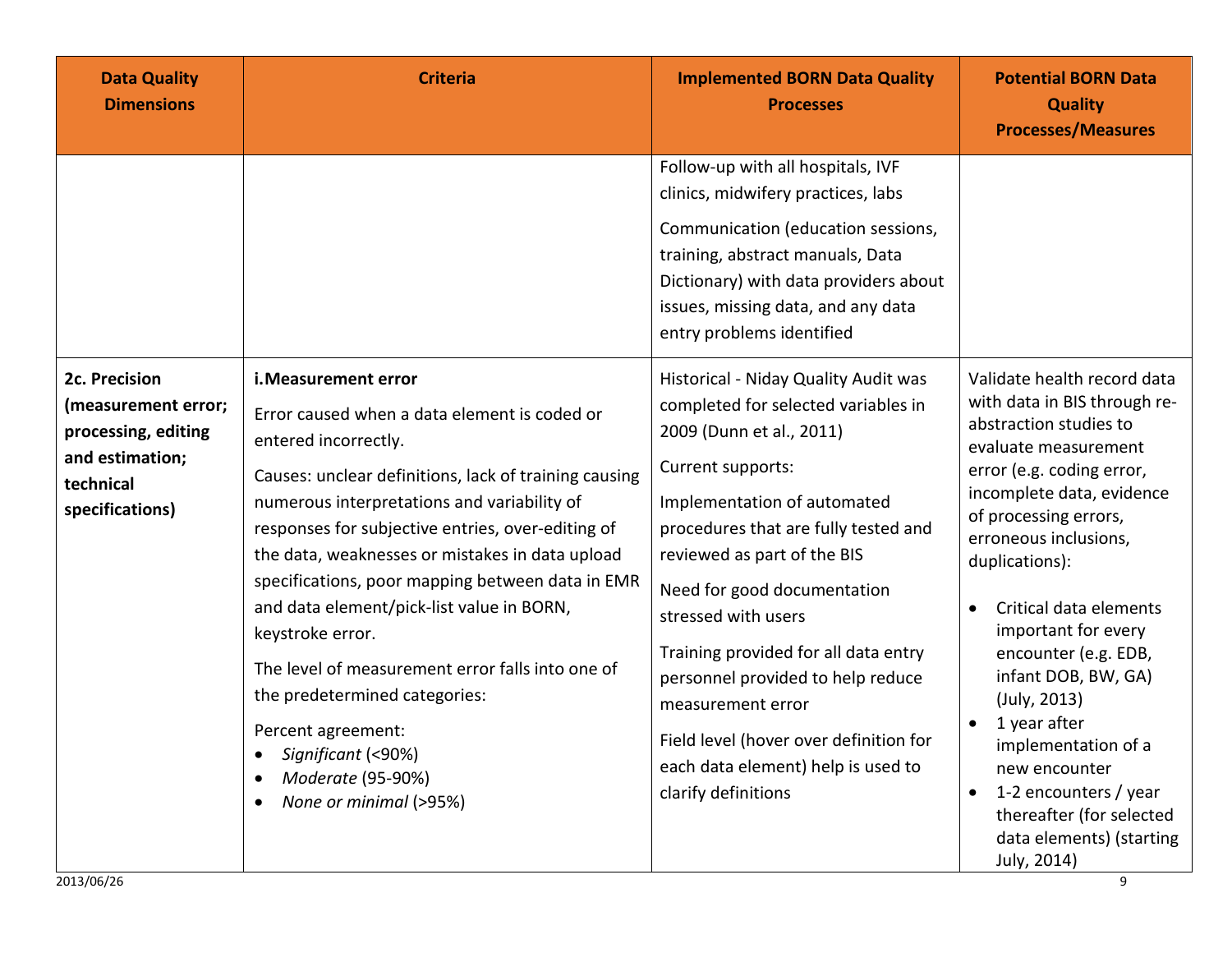| <b>Data Quality</b><br><b>Dimensions</b> | <b>Criteria</b>                                                                                                                                                                                                                                                     | <b>Implemented BORN Data Quality</b><br><b>Processes</b>                                                                                                                                                                                                                                                                                                        | <b>Potential BORN Data</b><br><b>Quality</b><br><b>Processes/Measures</b>                                                                                                                                                                                              |
|------------------------------------------|---------------------------------------------------------------------------------------------------------------------------------------------------------------------------------------------------------------------------------------------------------------------|-----------------------------------------------------------------------------------------------------------------------------------------------------------------------------------------------------------------------------------------------------------------------------------------------------------------------------------------------------------------|------------------------------------------------------------------------------------------------------------------------------------------------------------------------------------------------------------------------------------------------------------------------|
|                                          | Kappa (degree of agreement after chance<br>agreement has been excluded) (Landis & Koch,<br>$1977$ :<br>Poor $(0)$<br>$\bullet$<br>Slight (0-0.20)<br>Fair (0.21-0.40)<br>Moderate (0.41-0.60)<br>Substantial (0.61-0.80)<br>$\bullet$<br>Almost perfect (0.81-1.00) |                                                                                                                                                                                                                                                                                                                                                                 | Rate and report<br>measurement error due to<br>coding errors including<br>sensitivity and specificity                                                                                                                                                                  |
|                                          | Data-capture quality control measures exist and<br>are implemented by data providers.                                                                                                                                                                               | Data-capture quality control<br>measures currently implemented in<br>the BIS include:<br>Point of entry validation<br>Mandatory fields and data validation<br>rules have been implemented to<br>ensure data is complete and logical<br>(e.g. labour and birth or postpartum<br>complication cannot be "None" if<br>maternal outcome is "Transfer to<br>ICU/CCU" | Audit how often the full<br>continuum (versus just<br>encounters) are being<br>submitted<br>Implement a review and<br>reconciliation process for<br>data discrepancies on the<br>same record<br>Implement mechanisms to<br>reduce data discrepancy<br>(e.g. consistent |
|                                          |                                                                                                                                                                                                                                                                     | Automated algorithm applied to all<br>records to ensure the identification<br>number (i.e. OHIP) is the appropriate<br>length and format                                                                                                                                                                                                                        | interpretation, pre-<br>population only where<br>necessary)<br>Review and adjust the<br>linking and matching<br>algorithm based on review                                                                                                                              |
|                                          |                                                                                                                                                                                                                                                                     | <b>Consistency edit checks</b><br>Verifying an intervention that can only<br>be one type of answer (i.e. no birth                                                                                                                                                                                                                                               |                                                                                                                                                                                                                                                                        |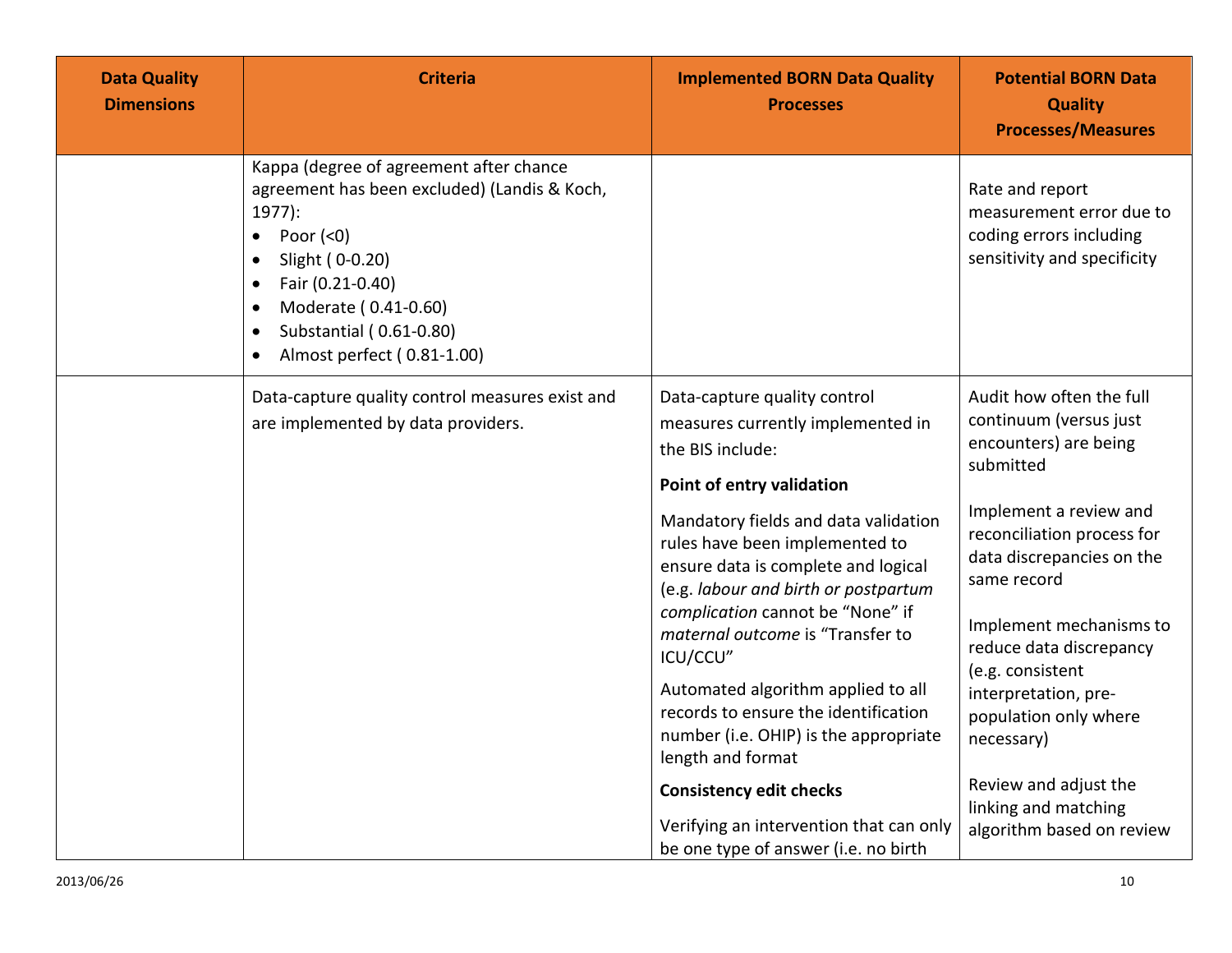| <b>Data Quality</b><br><b>Dimensions</b> | <b>Criteria</b>                                                                                                                                                                                                                                                                                                                          | <b>Implemented BORN Data Quality</b><br><b>Processes</b>                                                                                                                                                                                                                                                                                                                                                                                                        | <b>Potential BORN Data</b><br><b>Quality</b><br><b>Processes/Measures</b>                                                                                                                                                                                                                                                                                                                       |
|------------------------------------------|------------------------------------------------------------------------------------------------------------------------------------------------------------------------------------------------------------------------------------------------------------------------------------------------------------------------------------------|-----------------------------------------------------------------------------------------------------------------------------------------------------------------------------------------------------------------------------------------------------------------------------------------------------------------------------------------------------------------------------------------------------------------------------------------------------------------|-------------------------------------------------------------------------------------------------------------------------------------------------------------------------------------------------------------------------------------------------------------------------------------------------------------------------------------------------------------------------------------------------|
|                                          |                                                                                                                                                                                                                                                                                                                                          | child without a birth OR no VBAC<br>without a prior cesarean)<br><b>Dual capture</b><br>Double entry of a variable (birth<br>weight and gestational age)<br><b>Reconciliation process (missing or</b><br>incomplete records)<br><b>Verification Reports</b><br>Data Discrepancy Reports<br>Incomplete Record Reports                                                                                                                                            | of source of orphan or<br>duplicate records<br>Analyze free text field<br>content annually to<br>determine if new pick lists<br>or data elements are<br>required.                                                                                                                                                                                                                               |
|                                          | ii.<br>Processing, editing and estimation<br>Quality assurance procedures are in place to verify<br>the incoming data and the data that is being<br>analyzed by BORN.<br>All collected data elements are checked for validity<br>and invalid data is flagged. The checks and<br>modifications to the data are logical and<br>consistent. | <b>Standard Operating Procedures</b><br>(SOPs) - BORN is developing an SOP<br>Manual to ensure consistent use of<br>data and analysis methods. This<br>includes information on:<br>- How the data is collected in the BIS<br>- Verification, cleaning and<br>standardized analysis procedures<br>- SAS coding for frequently<br>performed calculations/data<br>queries<br>- Data anomalies or process<br>implementation dates that might<br>affect data quality | Documentation about data<br>processing is available and<br>maintained yearly<br>Validity assessed<br>periodically through re-<br>abstraction studies:<br>Critical data elements<br>important for every<br>encounter (e.g. EDB,<br>infant DOB, BW, GA)<br>(July, 2013)<br>1 year after<br>$\bullet$<br>implementation of a<br>new encounter<br>1-2 encounters / year<br>thereafter (for selected |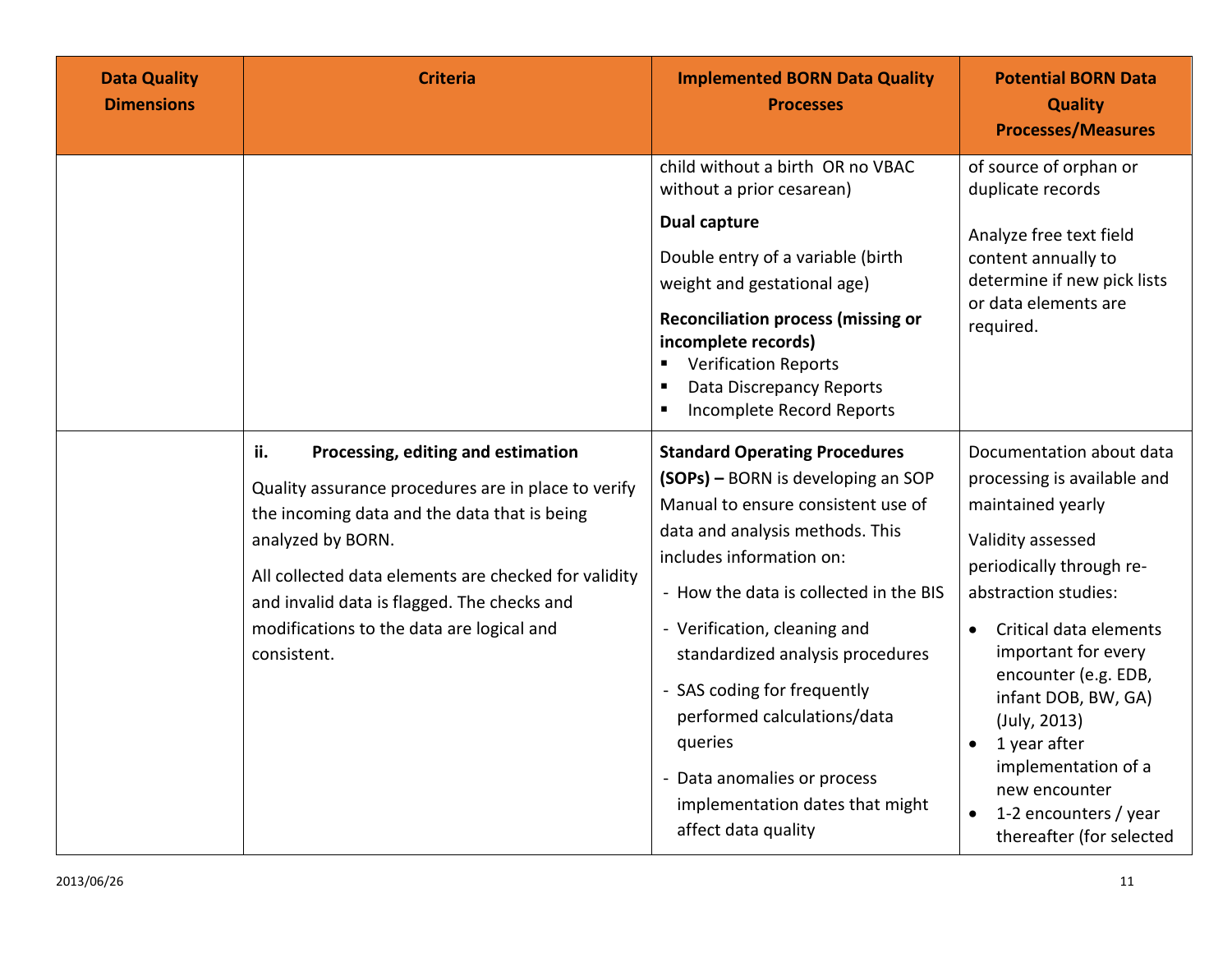| <b>Data Quality</b><br><b>Dimensions</b> | <b>Criteria</b>                                                                                                                                                                                                                                                                                                                 | <b>Implemented BORN Data Quality</b><br><b>Processes</b>                                                                                                                                                                                                                                                                                                                                                                                                                                                              | <b>Potential BORN Data</b><br><b>Quality</b><br><b>Processes/Measures</b>                                                                                                                                                                                                                                                                                      |
|------------------------------------------|---------------------------------------------------------------------------------------------------------------------------------------------------------------------------------------------------------------------------------------------------------------------------------------------------------------------------------|-----------------------------------------------------------------------------------------------------------------------------------------------------------------------------------------------------------------------------------------------------------------------------------------------------------------------------------------------------------------------------------------------------------------------------------------------------------------------------------------------------------------------|----------------------------------------------------------------------------------------------------------------------------------------------------------------------------------------------------------------------------------------------------------------------------------------------------------------------------------------------------------------|
|                                          |                                                                                                                                                                                                                                                                                                                                 | - Proper training of BORN personnel<br>processing the data<br>- Guidelines for use of test data to<br>verify if new processes for<br>validation, analysis or data upload,<br>are effective and have been<br>implemented correctly<br>- Post-load rules to correct miss<br>mapped or systematically<br>erroneous data                                                                                                                                                                                                  | data elements) (starting<br>July, 2014)<br>Review and adjust linking<br>and matching algorithm<br>upon review of source of<br>orphan or duplicate records                                                                                                                                                                                                      |
|                                          | iii.<br><b>Technical specification</b><br>Technical specifications for the BIS are maintained<br>to allow easy validation of the systems, programs,<br>and applications.<br>Changes to a data holdings underlying structure or<br>processing or estimation programs have been<br>tested<br>Raw data is saved on a secure server | <b>BORN</b> maintains documentation<br>about BIS development<br>SOP detailing UAT testing of new<br>encounters and data elements will be<br>maintained on the BORN shared drive<br>BORN Privacy Policy is in place<br>Data security guidelines and<br>processes exist<br>Data is entered at the point of care or<br>uploaded securely from hospitals,<br>MPGs, clinics, and laboratory systems<br>User ID/Password access required<br>Raw data is stored on servers located<br>in the CHEO secure location. Extracted | Documentation about the<br>BIS development and<br>testing (e.g. programs or<br>applications) is available,<br>maintained, regularly<br>reviewed and updated.<br>Yearly documentation of<br>the raw data storage<br>location and security<br>processes or changes in<br>either<br>PHI data - stored on a<br>secure shared drive, and<br>available to authorized |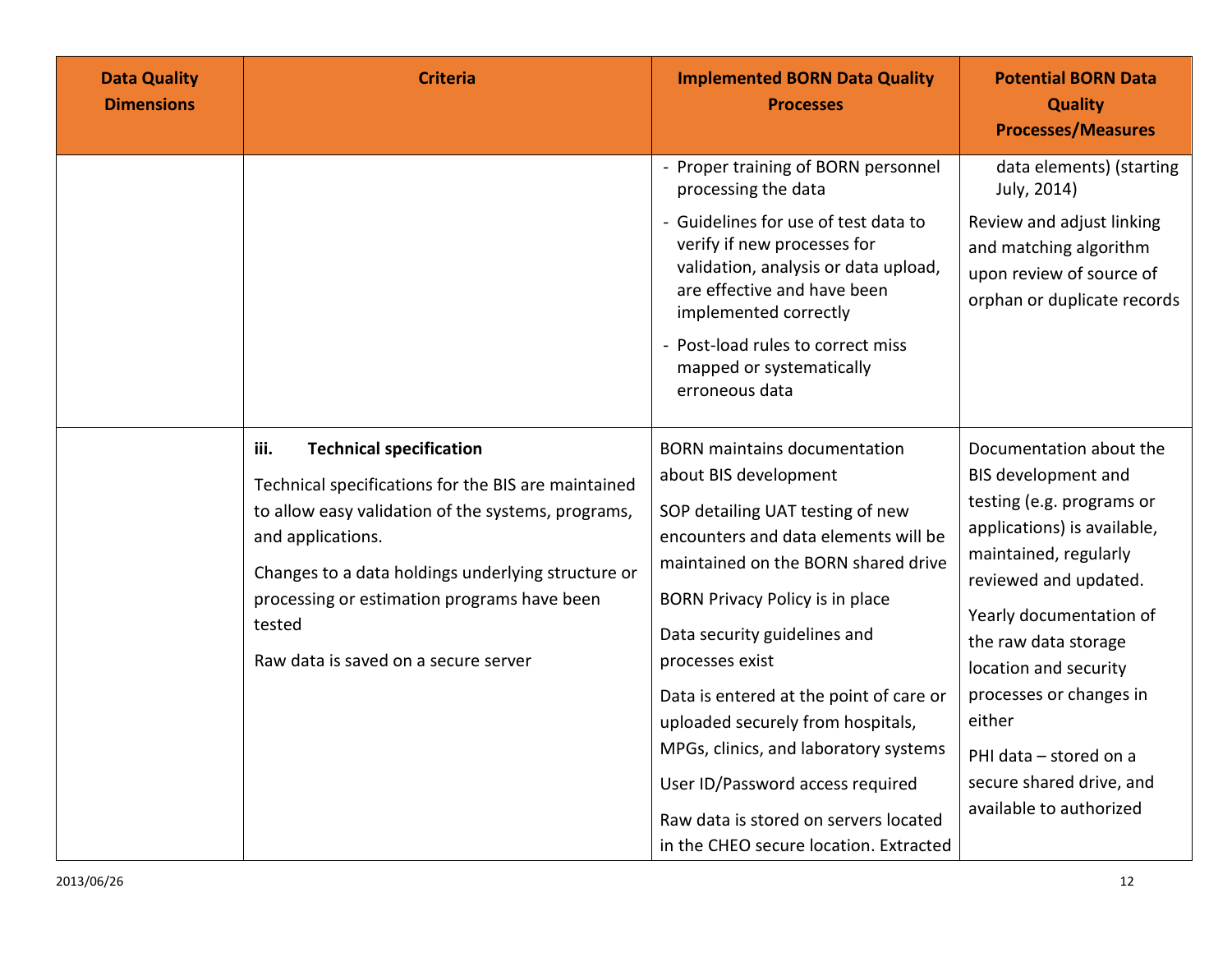| <b>Data Quality</b><br><b>Dimensions</b> | <b>Criteria</b> | <b>Implemented BORN Data Quality</b><br><b>Processes</b>                                                                                                                                                                                                                     | <b>Potential BORN Data</b><br><b>Quality</b><br><b>Processes/Measures</b> |
|------------------------------------------|-----------------|------------------------------------------------------------------------------------------------------------------------------------------------------------------------------------------------------------------------------------------------------------------------------|---------------------------------------------------------------------------|
|                                          |                 | PHI data used for analysis purposes is<br>stored on a secure shared drive,<br>available to authorized people<br>System architecture, validation and<br>imputation rules for each data<br>element are available to users and<br>BORN agents for easy retrieval and<br>review. | people is logged with the<br>privacy officer.                             |

**3. COMPARABILITY (RELIABILITY) -** The extent to which the data in the BIS are consistent over time and entered using standard conventions making them comparable to other databases

| <b>Data Quality</b><br><b>Dimensions</b>                                                      | <b>Criteria</b>                                                                                                                                              | <b>Implemented BORN Data Quality</b><br><b>Processes</b>                                                                                                                                                                                                                                                                   | <b>Potential BORN Data</b><br><b>Quality</b><br><b>Processes/Measures</b>                                                                                                                                                          |
|-----------------------------------------------------------------------------------------------|--------------------------------------------------------------------------------------------------------------------------------------------------------------|----------------------------------------------------------------------------------------------------------------------------------------------------------------------------------------------------------------------------------------------------------------------------------------------------------------------------|------------------------------------------------------------------------------------------------------------------------------------------------------------------------------------------------------------------------------------|
| <b>3a. Consistency (Data</b><br><b>Dictionary Standards;</b><br>data collection<br>standards) | i. Data Dictionary standards<br>A Data Dictionary is available containing definitions<br>for all data elements for which data is collected<br>within the BIS | <b>BORN Data Dictionary has been</b><br>developed, and definitions aligned<br>across encounters - source of truth or<br>data element hierarchy defined and<br>version to be used in different<br>views/reports clarified.<br>Data Dictionary is posted on the<br>BORN website and is available for<br>data entry and users | Decision making criteria for<br>adding/deleting/editing<br>data items from the Data<br>Dictionary are developed<br>and used within<br>committees and<br>stakeholder groups<br>A data element review<br>process (Q1-2 fiscal years) |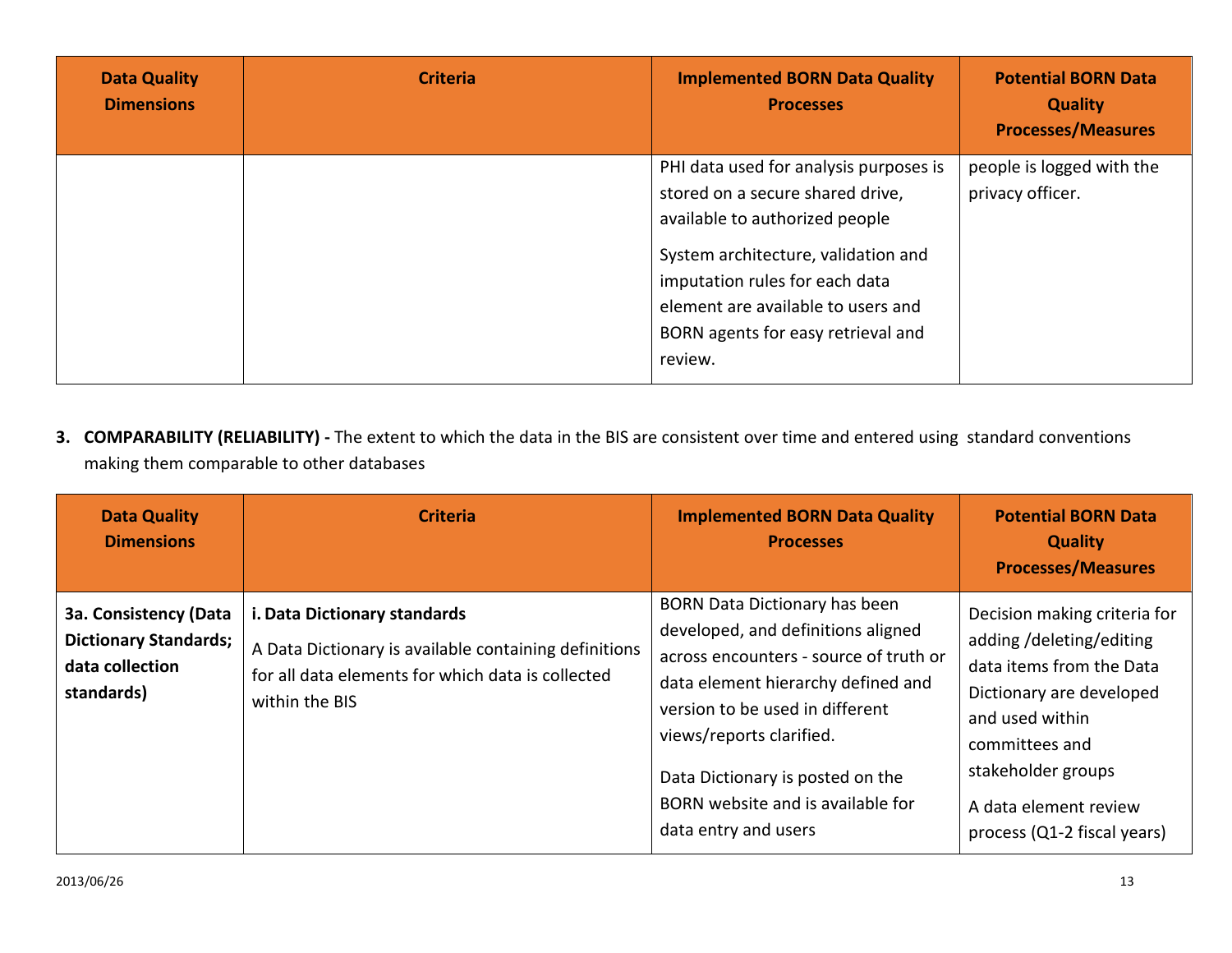| <b>Data Quality</b><br><b>Dimensions</b> | <b>Criteria</b>                                                                                                                                                                                                                                                                                                                                                                                                                                                                                                                                                                                                                   | <b>Implemented BORN Data Quality</b><br><b>Processes</b>                                                                                                                                                                                                                                                                                                                                                                                                                                                                                                          | <b>Potential BORN Data</b><br><b>Quality</b><br><b>Processes/Measures</b>                                                                                                                                                                                                                                                                     |
|------------------------------------------|-----------------------------------------------------------------------------------------------------------------------------------------------------------------------------------------------------------------------------------------------------------------------------------------------------------------------------------------------------------------------------------------------------------------------------------------------------------------------------------------------------------------------------------------------------------------------------------------------------------------------------------|-------------------------------------------------------------------------------------------------------------------------------------------------------------------------------------------------------------------------------------------------------------------------------------------------------------------------------------------------------------------------------------------------------------------------------------------------------------------------------------------------------------------------------------------------------------------|-----------------------------------------------------------------------------------------------------------------------------------------------------------------------------------------------------------------------------------------------------------------------------------------------------------------------------------------------|
|                                          |                                                                                                                                                                                                                                                                                                                                                                                                                                                                                                                                                                                                                                   | Data Collection Review Committee<br>has been established to review and<br>update data elements<br>As new data elements are added to<br>the BIS auto-updates are created in<br>the online data dictionary                                                                                                                                                                                                                                                                                                                                                          | with specific deadlines and<br>guidelines will be<br>implemented.<br>Free text field content is<br>analyzed annually to<br>determine if new pick lists<br>or data elements are<br>required.                                                                                                                                                   |
|                                          | ii.<br><b>Data Collection Standards</b><br>Data is collected at the finest level of detail that is<br>practical.<br>Original data elements used to derive values (e.g.<br>BMI or LOS) are documented, accessible and data<br>values are retained<br>Standard data-submission procedures exist and are<br>followed by data providers.<br>Standardized training provided for all data entry<br>personnel and users<br>Data elements that are collected across<br>organizations should be the same as well as having<br>similar mandatory and optional data elements to<br>facilitate meaningful comparisons across<br>organizations | BIS data elements - are well defined,<br>feasible to collect and translate to<br>information to support BORN's<br>mission to facilitate provision or<br>improvement of care<br>Pre-population - of common data<br>elements between encounters to<br>improve consistency and reduce<br>duplication of data entry for BIS users.<br>Limited use of free text fields -<br>promote use of verified predefined<br>BIS pick-lists to improve consistency<br>Derived elements - Original data<br>elements used to derive values (e.g.<br>BMI or LOS) are not permanently | Report any privacy<br>violations associated with<br>entry, upload, or transfer<br>of BIS data<br>Normalization review of<br>data elements between<br>encounters is completed<br>annually<br>Review mechanisms are<br>implemented to reduce<br>data discrepancy (e.g.<br>consistent interpretation,<br>pre-population only where<br>necessary) |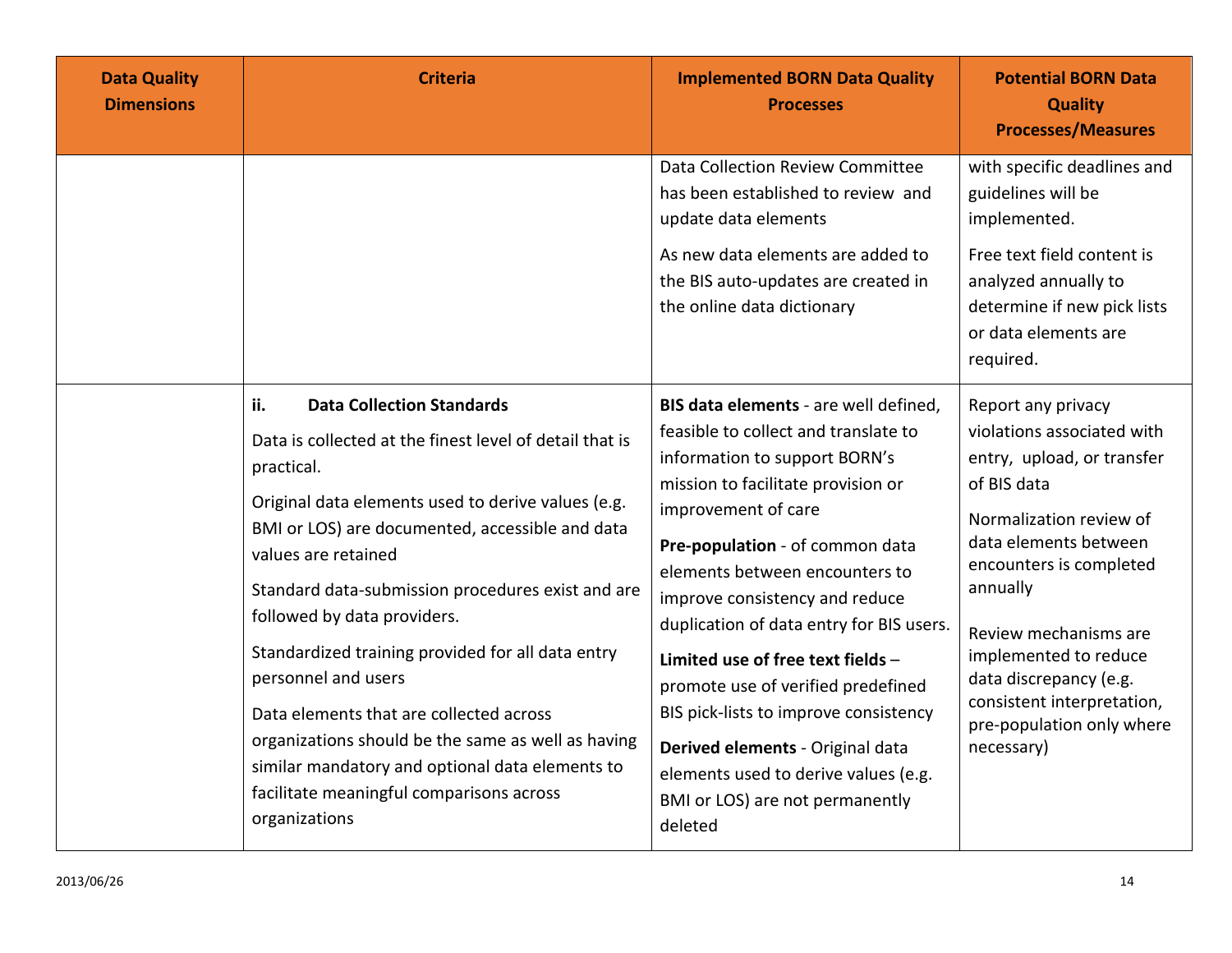| <b>Data Quality</b><br><b>Dimensions</b> | <b>Criteria</b>                                                                                                                                                                                                                                                                                                                                                                                                                                                                                                                                                                                                         | <b>Implemented BORN Data Quality</b><br><b>Processes</b>                                                                                                                                                                                                                                                                                                                                                                                                                                                                       | <b>Potential BORN Data</b><br><b>Quality</b><br><b>Processes/Measures</b>                                                                                                                                                                                                                                                                                   |
|------------------------------------------|-------------------------------------------------------------------------------------------------------------------------------------------------------------------------------------------------------------------------------------------------------------------------------------------------------------------------------------------------------------------------------------------------------------------------------------------------------------------------------------------------------------------------------------------------------------------------------------------------------------------------|--------------------------------------------------------------------------------------------------------------------------------------------------------------------------------------------------------------------------------------------------------------------------------------------------------------------------------------------------------------------------------------------------------------------------------------------------------------------------------------------------------------------------------|-------------------------------------------------------------------------------------------------------------------------------------------------------------------------------------------------------------------------------------------------------------------------------------------------------------------------------------------------------------|
|                                          |                                                                                                                                                                                                                                                                                                                                                                                                                                                                                                                                                                                                                         | Technical and coding support -<br>available (e.g. data entry guidelines<br>for manual data entry and automatic<br>upload to the BIS. Data Dictionary,<br><b>BORN Coordinators, Helpdesk)</b><br>Audit of privacy violations -<br>associated with entry or upload or<br>transfer of data to the BIS                                                                                                                                                                                                                             |                                                                                                                                                                                                                                                                                                                                                             |
| 3b. Linkage                              | Geographical data (i.e. Postal Codes) is collected<br>using the Standard Geographical Classification<br>(SGC)<br>The SGC is a classification of geographical areas<br>used to collect and disseminate statistics. Within it,<br>codes of standard geographic areas are organized<br>and grouped into a hierarchical system. For linkage<br>purposes, it is important that geographical data<br>collected by each data holding be in agreement<br>with the SGC. For instance, the capture of the full<br>postal code is sufficient since it can be converted<br>to the SGC by way of the Postal Code Conversion<br>File. | This criteria examines whether linkage<br>is possible and not whether linkage is<br>actually performed:<br>BORN collects a 6-digit postal code<br>which is then linked to census data<br>(NOTE: Ontario IVF Clinics only)<br>Linkage of cases across encounters in<br>the BIS is possible and is performed<br>(NOTE: No linking of births for IVF<br>Clinics outside Ontario)<br>Postal Code Conversion File (PCCF+) is<br>used (after 2011, PCCF+ file was/will<br>be used; May 2011 PCCF file was used<br>for 2011-12 data). | Testing linkages of existing<br>and new datasets brought<br>into BORN (e.g. A1A2,<br>fertility, etc.)<br>Review and adjust linking<br>and matching algorithm<br>based on review of source<br>of orphan or duplicate<br>records<br>PSO labs are requesting to<br>submit records with only<br>first 3 digits of the postal<br>code - evaluate<br>implications |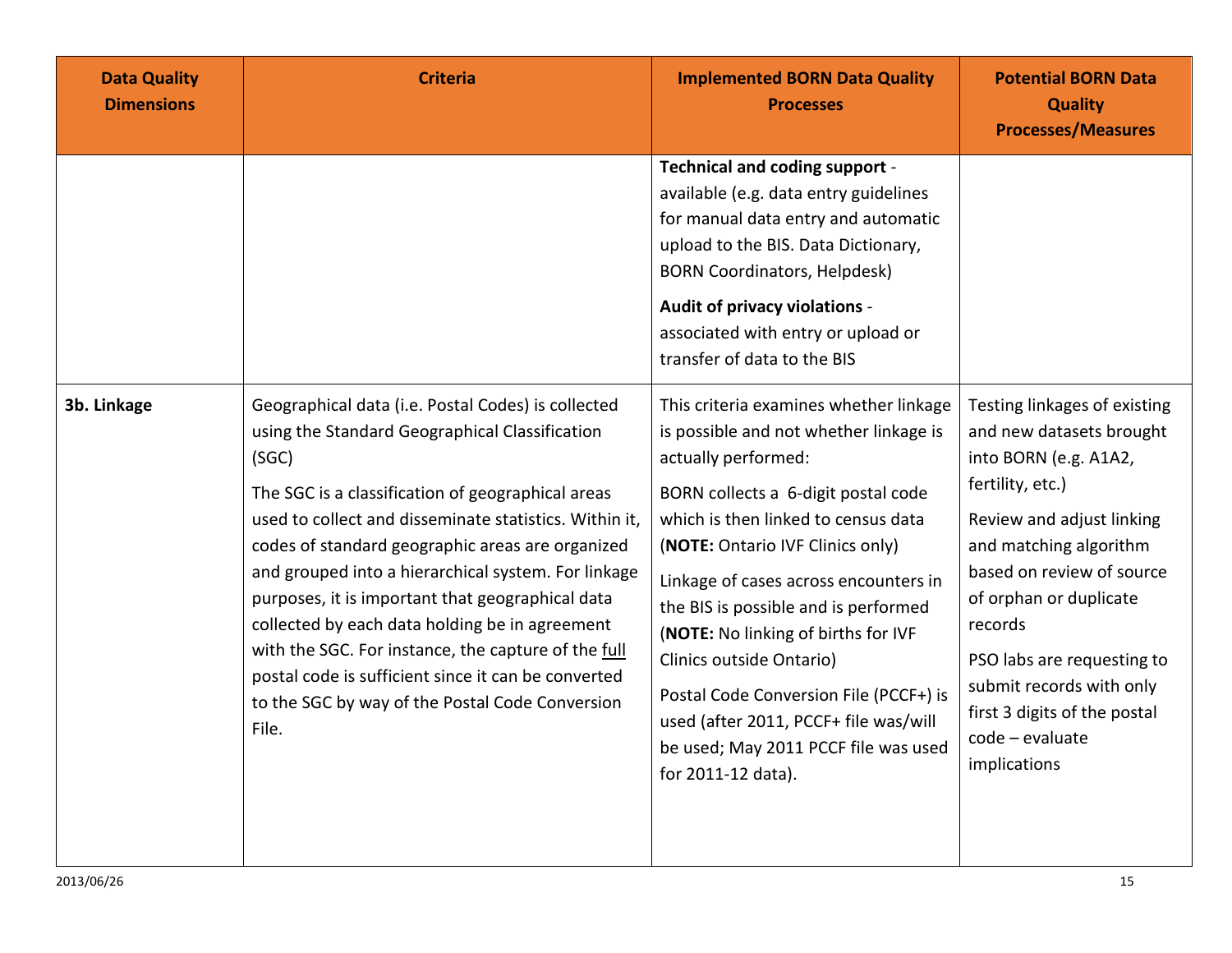| <b>Data Quality</b><br><b>Dimensions</b> | <b>Criteria</b>                                                                                                                                                                                       | <b>Implemented BORN Data Quality</b><br><b>Processes</b>                                                                                                                                                                                                                                                                 | <b>Potential BORN Data</b><br><b>Quality</b><br><b>Processes/Measures</b>                                                                  |
|------------------------------------------|-------------------------------------------------------------------------------------------------------------------------------------------------------------------------------------------------------|--------------------------------------------------------------------------------------------------------------------------------------------------------------------------------------------------------------------------------------------------------------------------------------------------------------------------|--------------------------------------------------------------------------------------------------------------------------------------------|
|                                          | Linkage of BIS records with other datasets (e.g.<br>CIHI, ICES) is also possible and performed                                                                                                        | Linkage of BIS records with other<br>datasets (e.g. CIHI) is also possible and<br>performed (NOTE: exception - IVF<br>Clinics)                                                                                                                                                                                           | Report linkage of records<br>with other datasets (e.g.<br>CIHI)                                                                            |
|                                          | Data is collected using a consistent time frame,<br>especially between and within jurisdictions                                                                                                       | BORN collects data on all births,<br>NICU/SCN admissions, prenatal and<br>newborn screening and congenital<br>anomalies. Users can select reporting<br>timeframes using BIS reports (e.g.<br>fiscal year, calendar year, quarter,<br>month, and day). Dates are collected<br>at the finest level of detail<br>(YYYYMMDD) |                                                                                                                                            |
|                                          | Identifiers are used to differentiate facilities or<br>organizations for historical linkage                                                                                                           | Unique identifiers are used in the BIS<br>for organizations (e.g. organization<br>name and organization ID)                                                                                                                                                                                                              | Annual evaluation whether<br>any new identifiers needed                                                                                    |
|                                          | Identifiers are used to differentiate persons<br>uniquely for historical linkage<br>Identifiers must be unique, be consistent over time<br>and have the capacity to accommodate future<br>individuals | Unique identifiers are used in the BIS<br>for record level data (available from<br>April 1, 2012)<br>Historical data - linking possible<br>through use of multiple data fields<br>(date of birth, gender, location of<br>birth, birth weight, gestational age)                                                           | Investigate the possibility of<br>incorporating the provider<br>registry (e.g. CAPE) into the<br><b>BIS as an additional</b><br>identifier |
| 2013/06/26                               |                                                                                                                                                                                                       |                                                                                                                                                                                                                                                                                                                          | 16                                                                                                                                         |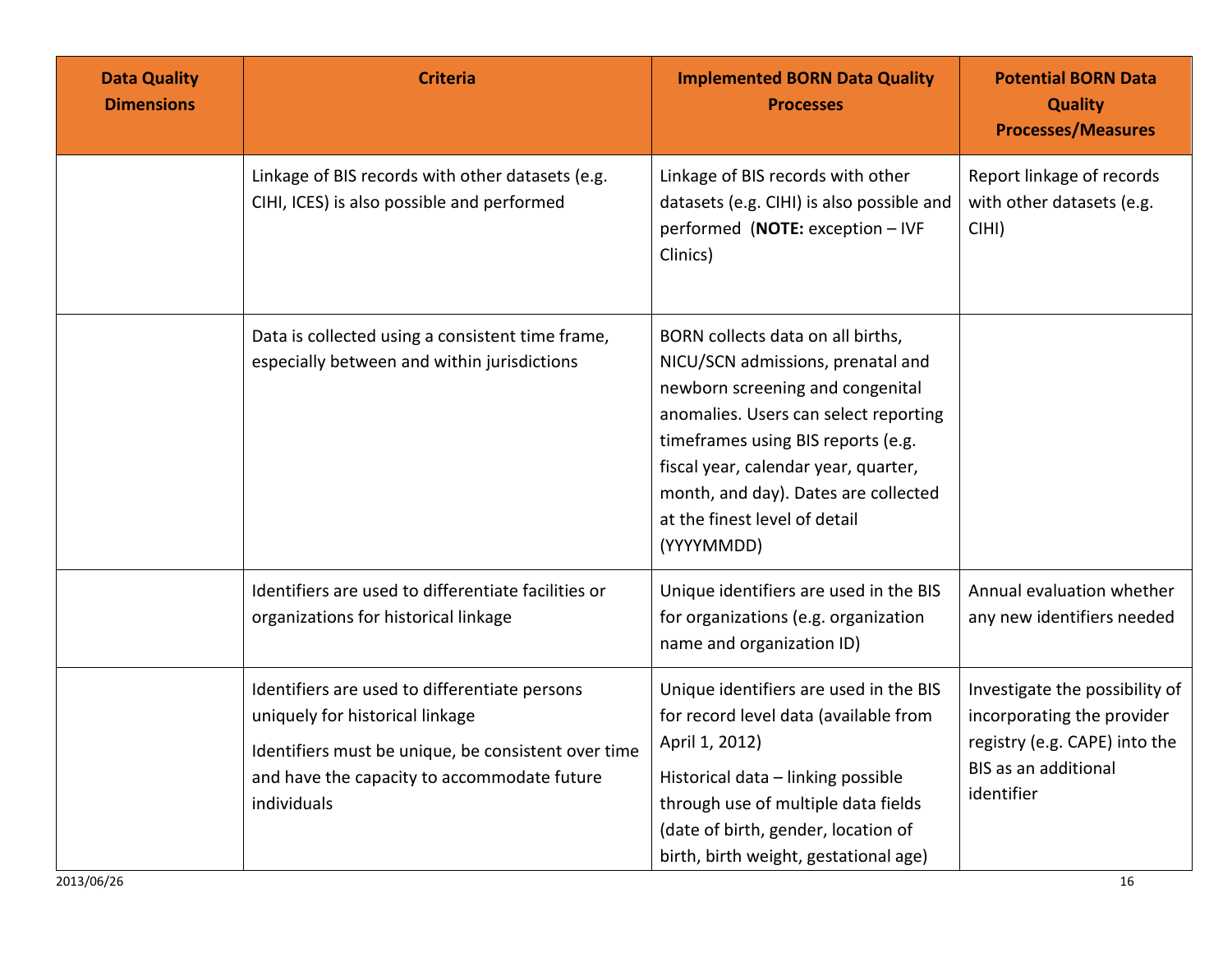| <b>Data Quality</b><br><b>Dimensions</b> | <b>Criteria</b>                                                                                                                                                                                                                                                                                                                                                                                                                                                                                         | <b>Implemented BORN Data Quality</b><br><b>Processes</b>                                                                                                                                                                                                                                                                                                                                                               | <b>Potential BORN Data</b><br><b>Quality</b><br><b>Processes/Measures</b>                                                                                                                                             |
|------------------------------------------|---------------------------------------------------------------------------------------------------------------------------------------------------------------------------------------------------------------------------------------------------------------------------------------------------------------------------------------------------------------------------------------------------------------------------------------------------------------------------------------------------------|------------------------------------------------------------------------------------------------------------------------------------------------------------------------------------------------------------------------------------------------------------------------------------------------------------------------------------------------------------------------------------------------------------------------|-----------------------------------------------------------------------------------------------------------------------------------------------------------------------------------------------------------------------|
|                                          |                                                                                                                                                                                                                                                                                                                                                                                                                                                                                                         | when health card number not<br>available (i.e. OHIP)                                                                                                                                                                                                                                                                                                                                                                   |                                                                                                                                                                                                                       |
| 3c. Equivalency                          | Equivalency refers to how well data can be mapped<br>over time, especially when classification system<br>identifiers are included (e.g. ICD codes).<br>Methodology and limitations for crosswalks (e.g.<br>many-to-one or one-to-many relationships) cross<br>reference tables (e.g. mapping data elements from<br>different systems) and <b>conversions</b> (e.g. pounds to<br>kilograms) are documented<br>The issues related to crosswalks, cross reference<br>tables and conversions are identified | Data conversions are built into data<br>entry screens (pounds to kilograms,<br>converting height and weight to BMI)<br>Cross reference tables have been<br>developed to map 1:1 BIS congenital<br>anomaly data element pick list values<br>to the ICD-10-CA codes<br>LGA/SGA values follow the Kramer<br>definition standards<br>BORN has an active inventory of data<br>collection models and known<br>mapping errors | Validation checks of<br>conversions, and data<br>quality assessment of<br>crosswalks and cross<br>reference tables are<br>completed<br>Mapping of diagnostic<br>codes is documented by<br><b>BORN</b> epidemiologists |
| 3d. Historical<br>Comparability          | Documentation on historical changes to the data<br>holding exists and is easily accessible. The<br>document should include changes to concepts,<br>methodologies, and data elements. Note: a set of<br>manuals, each of which describes the current year<br>changes, is not an acceptable form of historical<br>documentation                                                                                                                                                                           | In Dec 2012, the BORN DART team<br>began compiling a document that<br>outlines the historical changes to the<br>BORN dataset from the legacy Niday<br>data through to deployment of the<br>BIS and will continue as the BIS<br>continues to develop<br>Example: Midwifery data received as<br>collected in the old system was                                                                                          | Develop and maintain<br>documentation for the<br><b>BORN</b> dataset<br>Test report functionality for<br>accuracy using historical<br>data mapped to the BIS<br>(e.g. preeclampsia data<br>element from Niday         |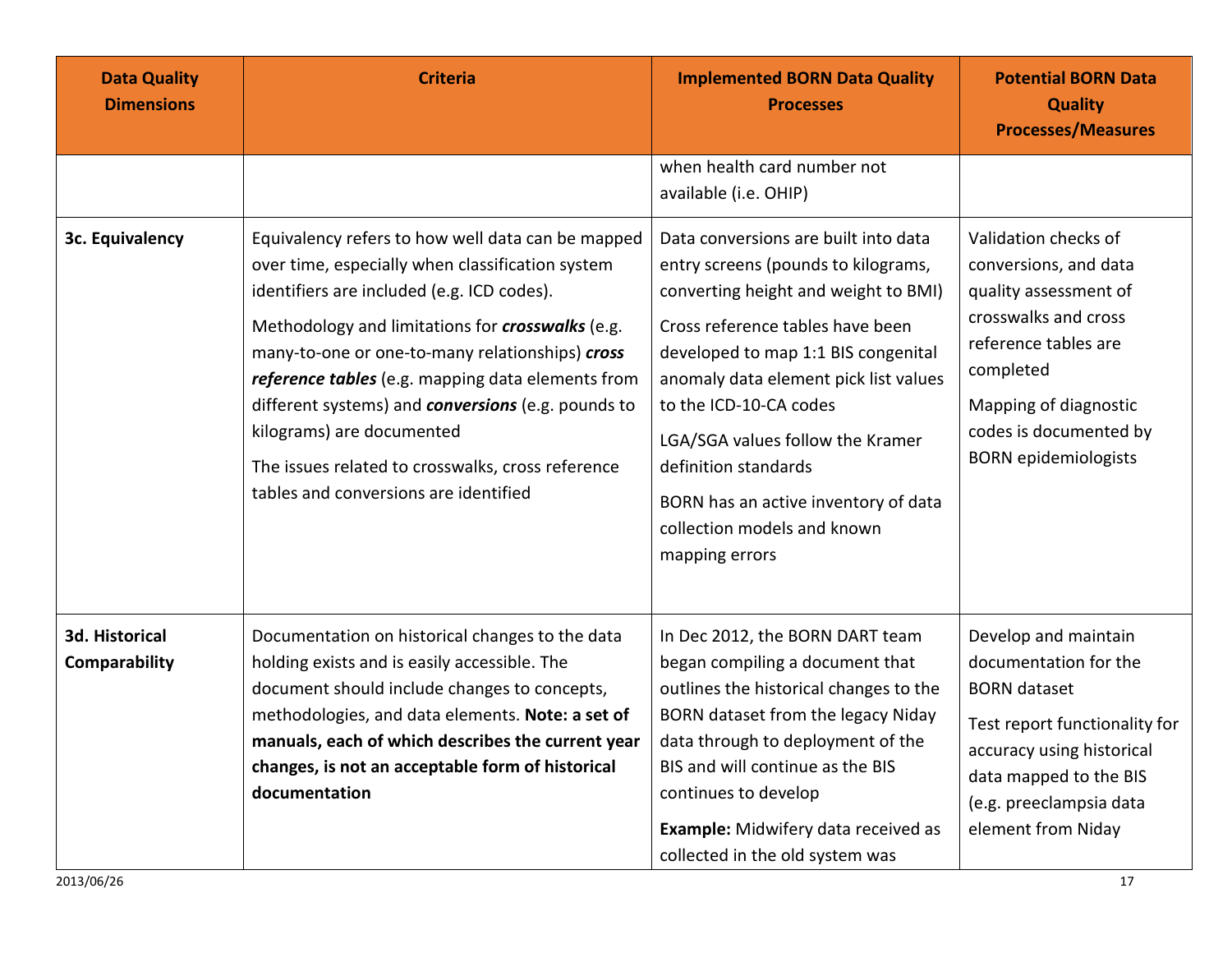| <b>Data Quality</b><br><b>Dimensions</b> | <b>Criteria</b>                                                                                     | <b>Implemented BORN Data Quality</b><br><b>Processes</b>                                                                                                                                                                                                                                                                                                                                                                                   | <b>Potential BORN Data</b><br><b>Quality</b><br><b>Processes/Measures</b>                                                                                                                                                               |
|------------------------------------------|-----------------------------------------------------------------------------------------------------|--------------------------------------------------------------------------------------------------------------------------------------------------------------------------------------------------------------------------------------------------------------------------------------------------------------------------------------------------------------------------------------------------------------------------------------------|-----------------------------------------------------------------------------------------------------------------------------------------------------------------------------------------------------------------------------------------|
|                                          |                                                                                                     | brought into BORN for future<br>analysis. An extensive reconciliation<br>process was completed to replicate<br>numbers and frequencies in<br>previously published Midwifery<br>Outcomes Report data to ensure the<br>legacy data as managed by BORN was<br>consistent. Considerations/<br>conditions to describe inconsistencies<br>are documented and the legacy data<br>is now able to be shared with those<br>submitting data requests. | mapped to hypertension in<br>the BIS)                                                                                                                                                                                                   |
|                                          | Trend analysis is used to examine changes in core<br>indicator values over time (e.g. Niday to BIS) | Last published quality study in 2011<br>(Dunn et al).<br>Trend analysis is included in scientific<br>reports.                                                                                                                                                                                                                                                                                                                              | Define core data elements<br>for trend analysis. For<br>example: trend analyses for<br>all of the data elements<br>used in the MND (e.g. KPI<br>trends as well as % missing<br>data for elements used to<br>define dashboard criterion) |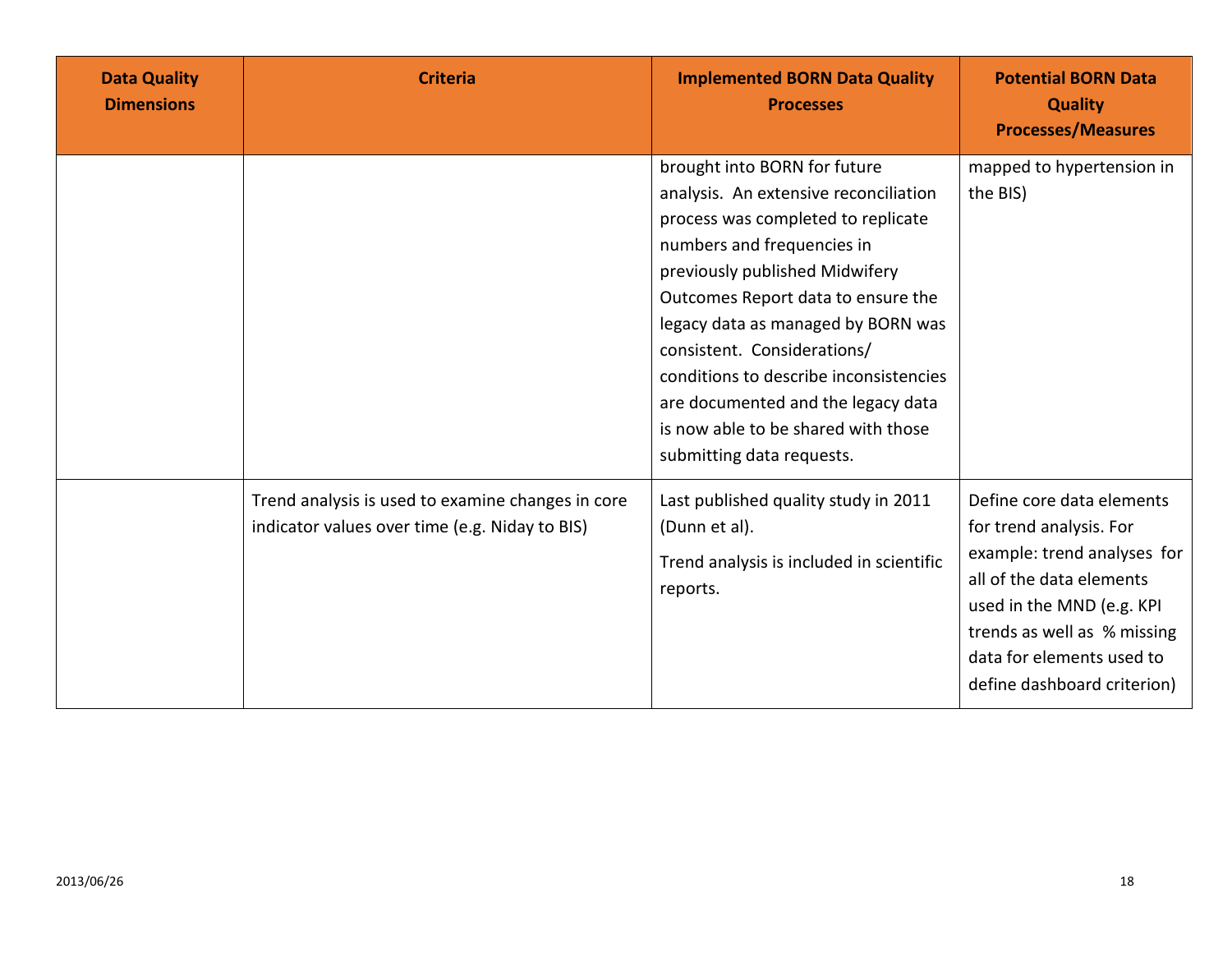### **4. USABILITY -** The ease with which BIS data is understood and accessed

| <b>Data Quality</b><br><b>Dimensions</b> | <b>Criteria</b>                                                                                                                                                                                                                                                                                                                                                                                            | <b>Implemented BORN Data Quality</b><br><b>Processes</b>                                                                                                                                                                                                                                                                                                                                                                                                                                                                                                                                 | <b>Potential BORN Data</b><br><b>Quality</b><br><b>Processes/Measures</b>                                                                                                                                                                                                                                                               |
|------------------------------------------|------------------------------------------------------------------------------------------------------------------------------------------------------------------------------------------------------------------------------------------------------------------------------------------------------------------------------------------------------------------------------------------------------------|------------------------------------------------------------------------------------------------------------------------------------------------------------------------------------------------------------------------------------------------------------------------------------------------------------------------------------------------------------------------------------------------------------------------------------------------------------------------------------------------------------------------------------------------------------------------------------------|-----------------------------------------------------------------------------------------------------------------------------------------------------------------------------------------------------------------------------------------------------------------------------------------------------------------------------------------|
| 4a. Interpretability                     | A mechanism is in place whereby key users can<br>provide feedback to, and receive notice from,<br>BORN about issues that are discovered after the<br>release of BIS components.<br>Key users are encouraged to use the BORN contact<br>information to provide feedback on issues,<br>limitations, or concerns<br>Guidelines for revisions to BIS data elements are<br>available and applied to BIS updates | BORN contact information is readily<br>available on the BORN website and<br>within the BIS and included with any<br>data, training material, or reports<br>released<br>Users are encouraged to report<br>limitations/issues related to the data<br>elements and the BIS to the DART<br>Manager (oversight) and their BORN<br>Coordinator<br>An external notification system exists<br>for users to provide feedback on data<br>limitations (e.g. info@bornontario.ca<br>or science@bornontario.ca); BORN<br>Helpdesk).<br>BIS messaging system implemented to<br>inform users of changes | Develop a documentation<br>system to record feedback<br>on data limitations<br>Develop a process to log<br>and track solutions related<br>to issues identified though<br>user feedback (e.g. data<br>issue identified, source of<br>report, date issue resolved)<br>Establish a mechanism to<br>acknowledge when issues<br>are resolved |
| <b>4b. Accessibility</b>                 | A final dataset, that has been validated, is made<br>available for analysis purposes to BORN staff once<br>the fiscal year of data is closed<br>Standard tables and analyses using standard<br>format and content are produced and published on<br>the BORN website                                                                                                                                        | Participant organizations - have<br>complete access to their data.<br><b>EXCEPTION:</b> Midwives are not given<br>full hospital user status and cannot<br>access information in hospital<br>encounters. Midwives enter complete<br>information on their own encounters                                                                                                                                                                                                                                                                                                                   | Record date when fiscal<br>year data is available to<br>users<br>BORN data users have<br>access to an online request                                                                                                                                                                                                                    |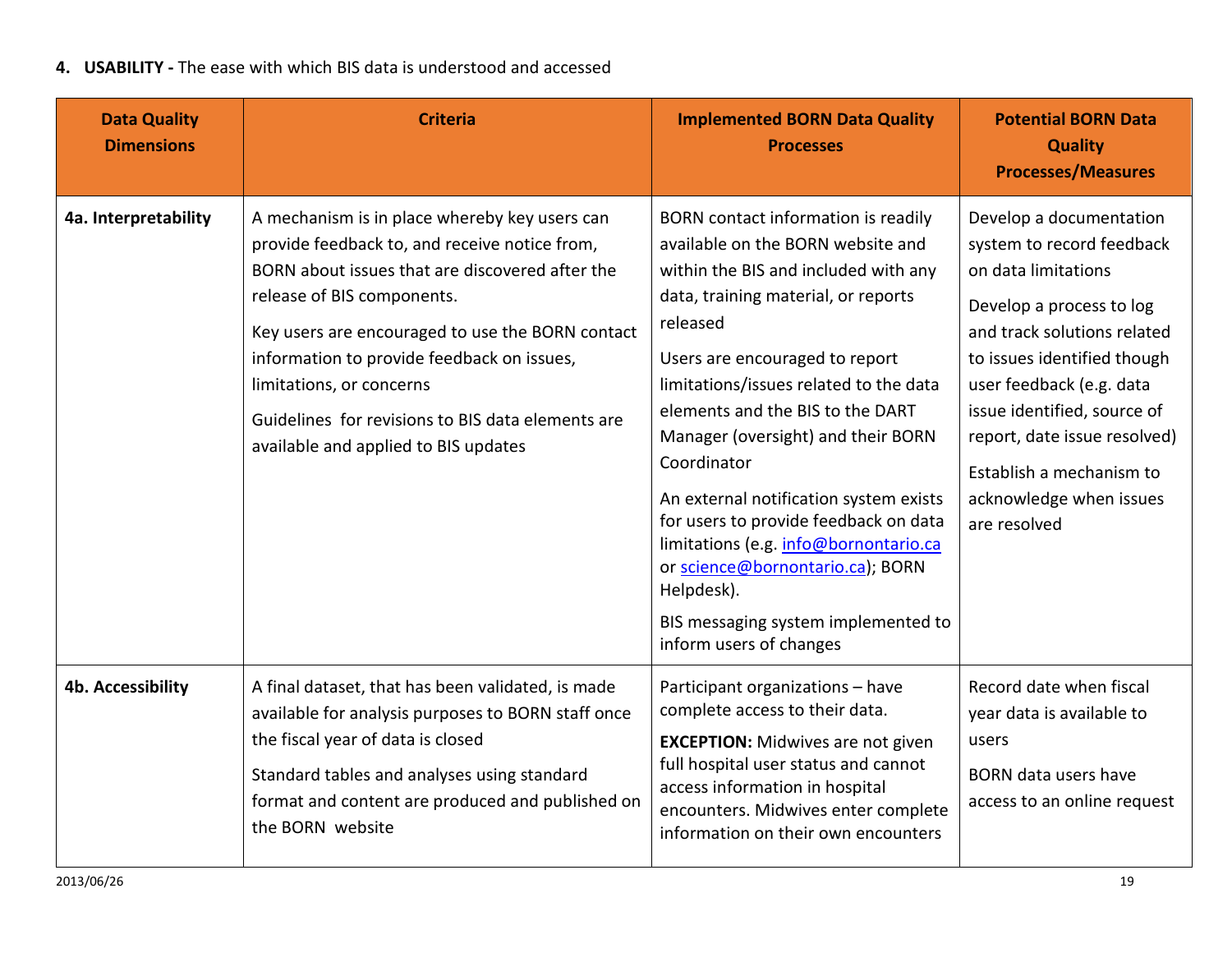| <b>Data Quality</b><br><b>Dimensions</b> | <b>Criteria</b>                                                                                                                                                             | <b>Implemented BORN Data Quality</b><br><b>Processes</b>                                                                                                                                                                                                                                    | <b>Potential BORN Data</b><br><b>Quality</b><br><b>Processes/Measures</b>                                                         |
|------------------------------------------|-----------------------------------------------------------------------------------------------------------------------------------------------------------------------------|---------------------------------------------------------------------------------------------------------------------------------------------------------------------------------------------------------------------------------------------------------------------------------------------|-----------------------------------------------------------------------------------------------------------------------------------|
|                                          |                                                                                                                                                                             | Recognition of the shared data<br>ownership in DERF data (Regional<br>Treatment Centers/NSO)                                                                                                                                                                                                | process with a shopping<br>cart format.                                                                                           |
|                                          |                                                                                                                                                                             | For researchers or other users<br>without direct access to BIS,<br>aggregate data, record level data,<br>standard tables, or analyses of data<br>are available upon request (following<br><b>BORN Data Request Protocols and</b><br>Privacy Policy)<br>A list of all standard reports, data |                                                                                                                                   |
|                                          |                                                                                                                                                                             | cubes (once available) and<br>stakeholders with access to reporting<br>is maintained by BORN and posted on<br>the BORN website for public access.                                                                                                                                           |                                                                                                                                   |
| <b>4c. Documentation</b>                 | Current data quality documentation exists to give<br>internal and external users information to decide if<br>the quality of the data is suitable for their intended<br>use. | Documentation (e.g. caveats and<br>footnotes) for appropriate<br>interpretation of the data included as<br>part of standard reports and BIS<br>reports                                                                                                                                      | Report data quality<br>framework and activities on<br>the BORN website and<br>disseminate any formal<br>data quality publications |
|                                          |                                                                                                                                                                             | Missing data is flagged and site<br>completion numbers are included for<br>comparison data<br>The DART standard operating<br>procedures (SOPs) are being                                                                                                                                    |                                                                                                                                   |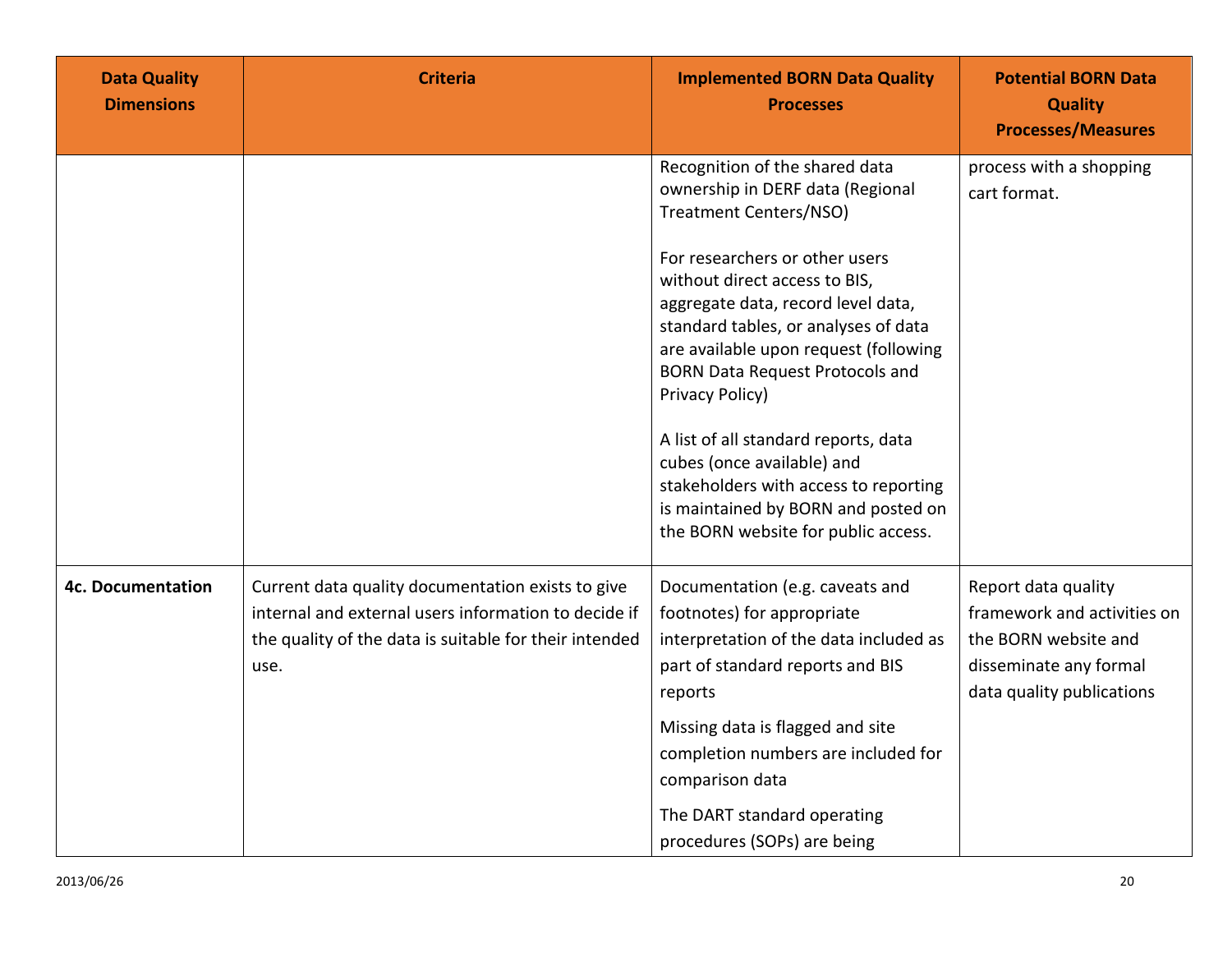| <b>Data Quality</b><br><b>Dimensions</b> | <b>Criteria</b> | <b>Implemented BORN Data Quality</b><br><b>Processes</b>                                                                                                                                                                                                                                                                                                                   | <b>Potential BORN Data</b><br><b>Quality</b><br><b>Processes/Measures</b> |
|------------------------------------------|-----------------|----------------------------------------------------------------------------------------------------------------------------------------------------------------------------------------------------------------------------------------------------------------------------------------------------------------------------------------------------------------------------|---------------------------------------------------------------------------|
|                                          |                 | developed to document data holdings<br>and characteristics of data elements<br>The BORN Data Dictionary is kept up-<br>to-date and is publicly available<br>BORN Bulletin and webinars are used<br>to disseminate information about<br>data limitations to users<br>As new data elements are added to<br>the BIS auto-updates are created in<br>the online data dictionary |                                                                           |

## **5. RELEVANCE** - Degree to which BIS data meets the needs of current and future users

| <b>Data Quality</b><br><b>Dimensions</b> | <b>Criteria</b>                                                                                                                                                                                                                                                            | <b>Implemented BORN Data Quality</b><br><b>Processes</b>                                                                                                                                                                                                           | <b>Potential BORN Data</b><br><b>Quality</b><br><b>Processes/Measures</b>                                                                                                                                              |
|------------------------------------------|----------------------------------------------------------------------------------------------------------------------------------------------------------------------------------------------------------------------------------------------------------------------------|--------------------------------------------------------------------------------------------------------------------------------------------------------------------------------------------------------------------------------------------------------------------|------------------------------------------------------------------------------------------------------------------------------------------------------------------------------------------------------------------------|
| 5a. Adaptability                         | Mechanisms are in place to inform stakeholders of<br>developments about the BIS and to funnel<br>suggestions from users and BORN committee<br>members to BORN.<br>Future system modifications can be easily made to<br>the BIS (e.g. adapt to an important emerging issue, | <b>BORN Committees provide advice</b><br>about changes required for data<br>elements due to evidence/practice<br>changes, and BORN provides feedback<br>to these committees to inform<br>decisions about new data elements<br>that will be incorporated in the BIS | BORN is developing a<br>process to identify and<br>evaluate feasibility of:<br>adding new data elements,<br>retiring old elements,<br>revising current elements<br>and pick-list values,<br>reviewing literature about |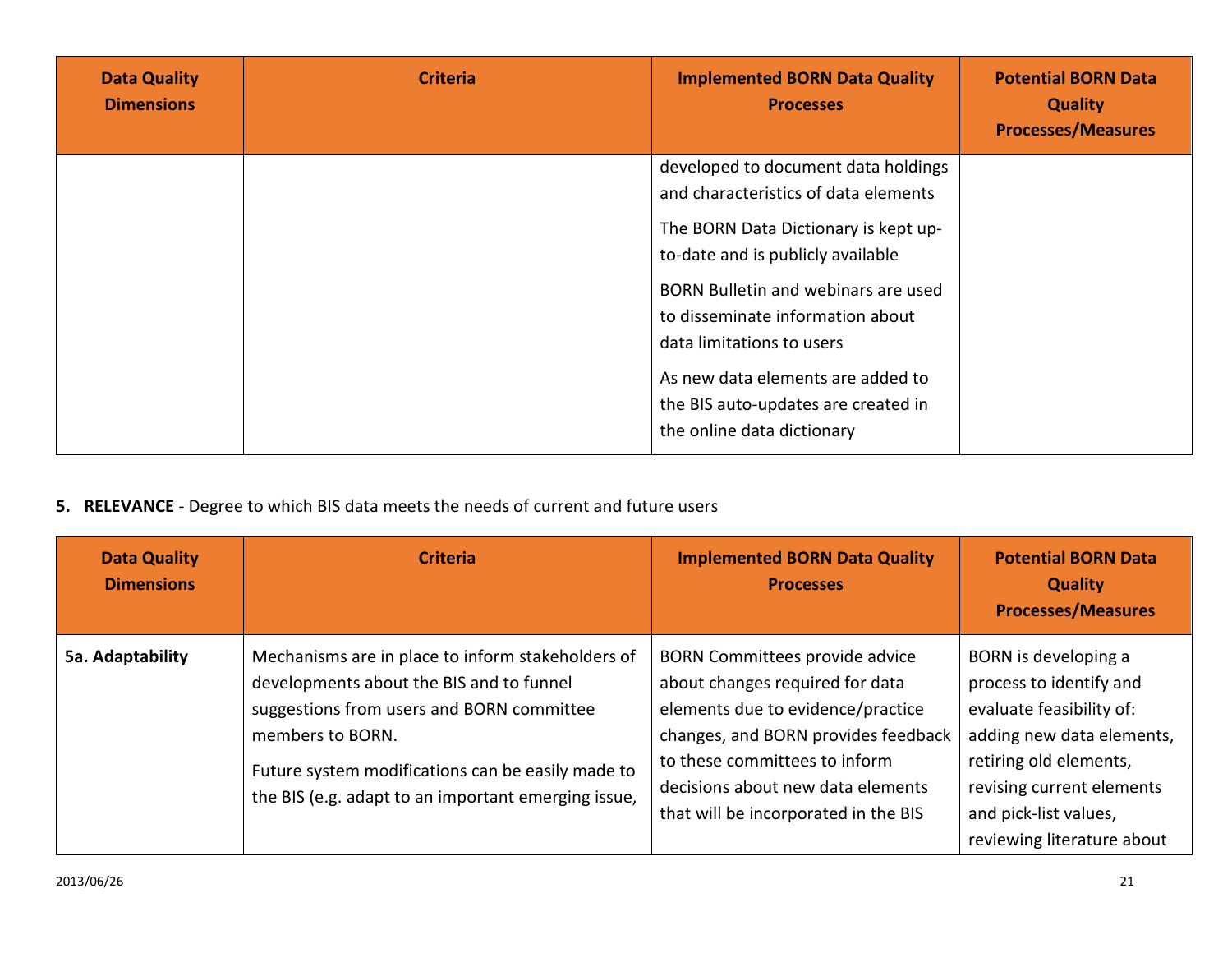| <b>Data Quality</b><br><b>Dimensions</b> | <b>Criteria</b>                                                       | <b>Implemented BORN Data Quality</b><br><b>Processes</b>                                                                                                                                                                                                                                                                                                                                                                                                                                                                                                                                                                                                            | <b>Potential BORN Data</b><br><b>Quality</b><br><b>Processes/Measures</b>                                                                                                                                                                                                                                                                                                                                                                                                                                                                                                                                                                                                               |
|------------------------------------------|-----------------------------------------------------------------------|---------------------------------------------------------------------------------------------------------------------------------------------------------------------------------------------------------------------------------------------------------------------------------------------------------------------------------------------------------------------------------------------------------------------------------------------------------------------------------------------------------------------------------------------------------------------------------------------------------------------------------------------------------------------|-----------------------------------------------------------------------------------------------------------------------------------------------------------------------------------------------------------------------------------------------------------------------------------------------------------------------------------------------------------------------------------------------------------------------------------------------------------------------------------------------------------------------------------------------------------------------------------------------------------------------------------------------------------------------------------------|
|                                          | to a new technical standard or to a major data<br>quality limitation) | Communication strategies are in place<br>to connect BORN with the stakeholder<br>community (e.g. BORN Bulletin,<br>coordinator, announcement on BIS<br>landing page)<br>The BIS is designed so modifications<br>can be easily made (e.g. BORN added<br>3 H1N1 related data elements during<br>the 2009-2010 pandemic in order to<br>study the implications on practice and<br>patient outcomes).<br>NIPT data capture on the PSOF with<br>the introduction of the new<br>technology to Ontario in January 2013<br>(new data elements going live June<br>$2013$ ).<br>Data Collection Review Committee<br>has been established to review and<br>update data elements | potential new data<br>elements, and assessing<br>capability to collect valid<br>and reliable data<br>Develop a document that<br>outlines the steps necessary<br>(technical and<br>communication) when<br>planning changes to deal<br>with an emerging issue that<br>requires a data change<br>There are adjustments<br>made to PSO screening<br>algorithms sometimes to<br>improve screening<br>performance (e.g. the risk<br>cut-off can be changed;<br>some adjustment factors<br>for different populations<br>can be updated). These<br>changes will have impact on<br>data values of a screening<br>record. Develop a system to<br>retain this information for<br>future reference. |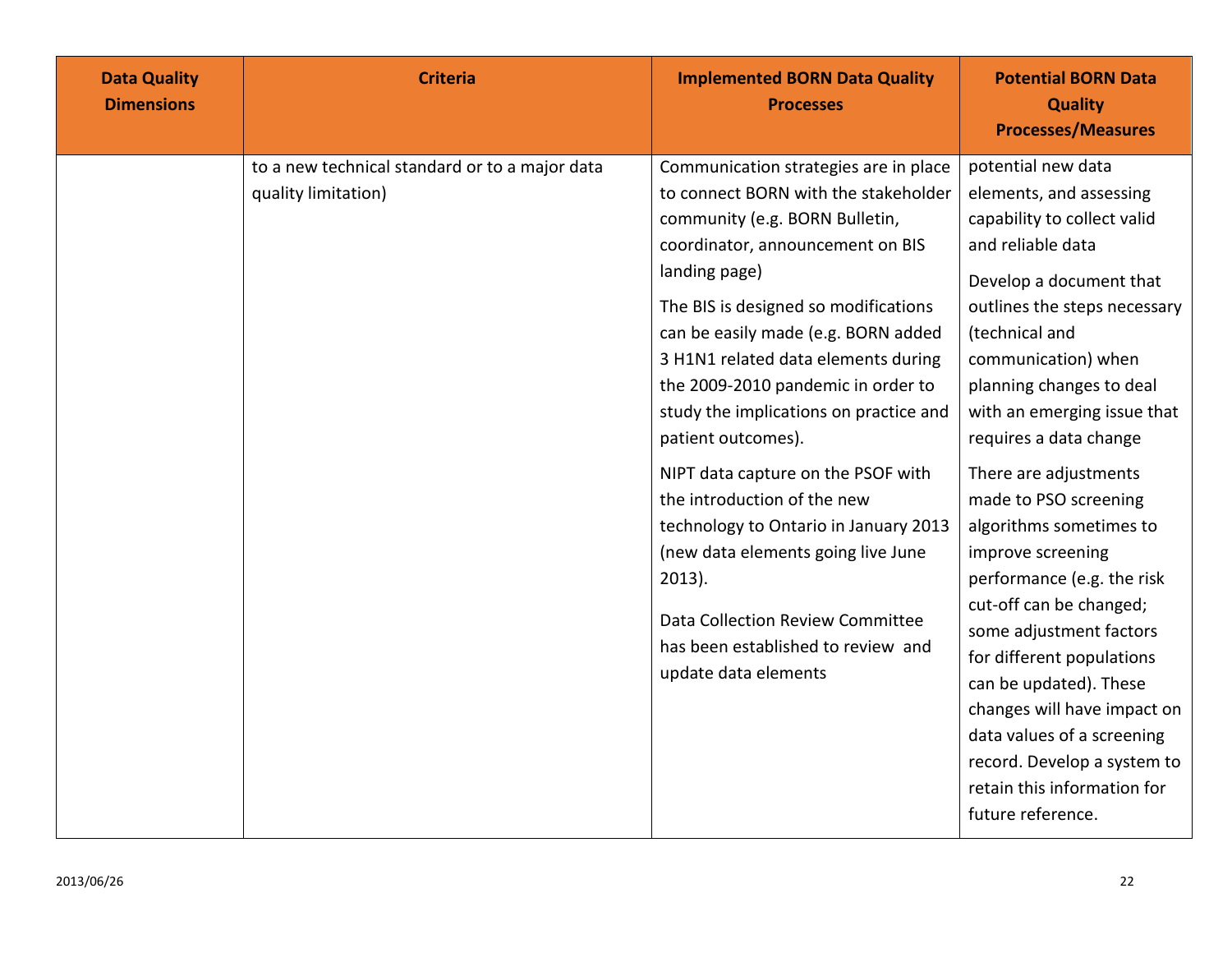| <b>Data Quality</b><br><b>Dimensions</b> | <b>Criteria</b>                                                                                                                                                                                                                                                                                                                                                                | <b>Implemented BORN Data Quality</b><br><b>Processes</b>                                                                                                                                                                                                                                                                                                                                                  | <b>Potential BORN Data</b><br><b>Quality</b><br><b>Processes/Measures</b>                                                                                                                                                                                                                                                                                                                                                                                                                                                                                                        |
|------------------------------------------|--------------------------------------------------------------------------------------------------------------------------------------------------------------------------------------------------------------------------------------------------------------------------------------------------------------------------------------------------------------------------------|-----------------------------------------------------------------------------------------------------------------------------------------------------------------------------------------------------------------------------------------------------------------------------------------------------------------------------------------------------------------------------------------------------------|----------------------------------------------------------------------------------------------------------------------------------------------------------------------------------------------------------------------------------------------------------------------------------------------------------------------------------------------------------------------------------------------------------------------------------------------------------------------------------------------------------------------------------------------------------------------------------|
|                                          |                                                                                                                                                                                                                                                                                                                                                                                |                                                                                                                                                                                                                                                                                                                                                                                                           | Review whether to continue<br>with current upload process<br>or make modifications                                                                                                                                                                                                                                                                                                                                                                                                                                                                                               |
| 5b. Value                                | The mandate the BIS is to fill a health information<br>gap<br>The level of usage of the BIS is monitored: data use<br>profiles, webpage hits, press articles, news items,<br>citations, staff authored papers, media<br>appearances/contacts with staff, conference and<br>policy forum attendance, number and type of data<br>requests, and where possible the use of reports | BORN's mission is to be the<br>authoritative source of maternal-child<br>health in Ontario<br>BORN has established rationale for<br>inclusion of each data element in the<br>BIS, e.g. necessary to fulfill the<br>prescribed registry status of<br>'facilitating or improving' care<br>BORN has developed a tracking<br>system to monitor and document<br>data usage (e.g. BIS User Report<br>available) | Assess the perceived value<br>of the BIS to for users<br>Document use of the data<br>(e.g. data requests, reports,<br>projects, stakeholder group<br>feedback, and by tracking<br>MND live rate)<br>With each new dataset<br>incorporated in the BIS,<br>measure collection of data<br>and data elements against<br>the pre-defined criteria<br>contained in our privacy<br>policy<br><b>BORN</b> will evaluate requests<br>for collection of new data<br>sources against a new<br>decision-making criteria<br>consistent with privacy<br>policies and data quality<br>framework |